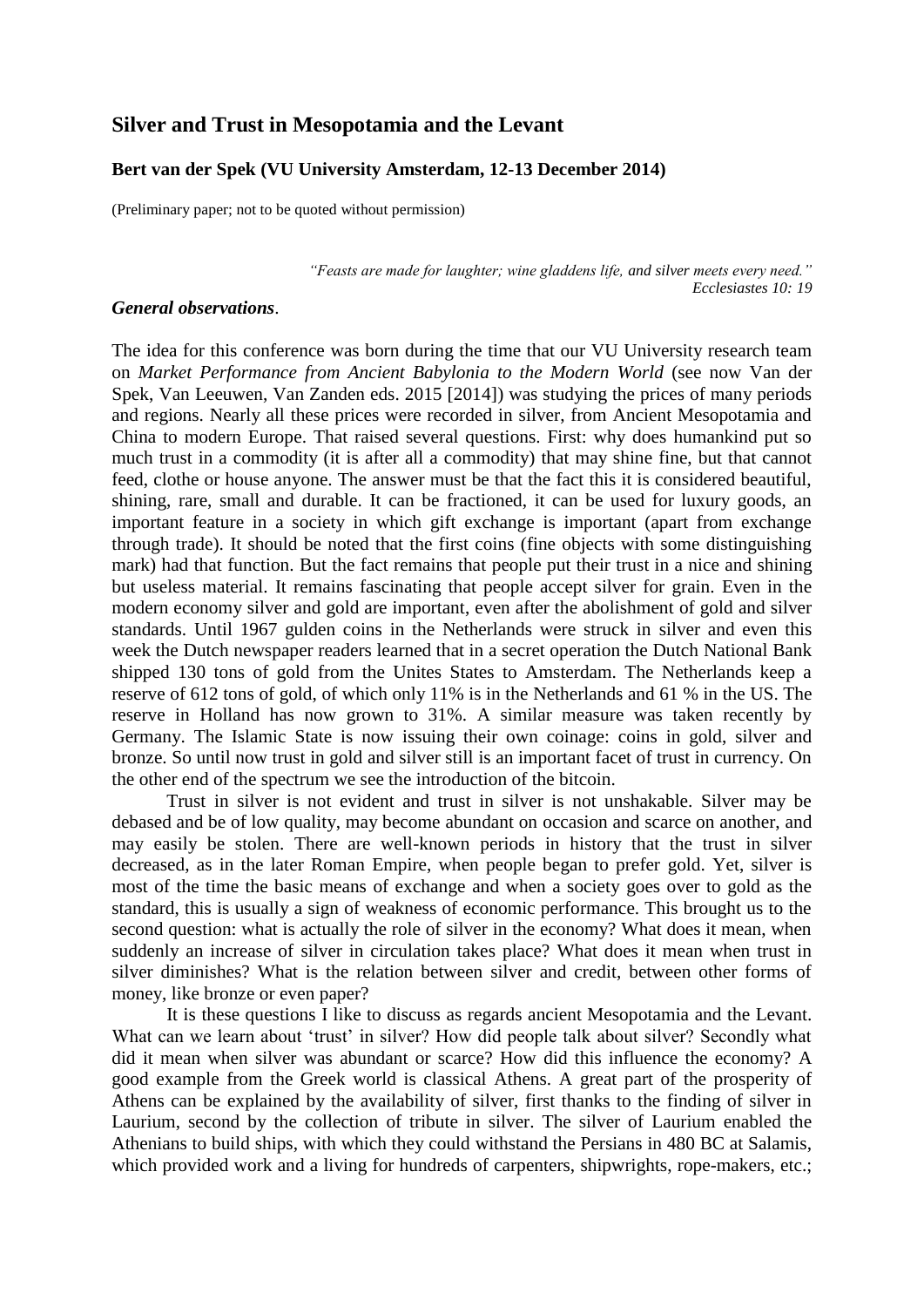it helped the Athenians to create an empire which caused the influx of more silver thanks to the contributions of the allies in the Delian League (established 477 BC). The expansion of the Roman empire was much benefitted by the influx of silver coming from the East, when the Hellenistic empires had to succumb to the Romans and when a lot of silver, some of it ultimately originating from the treasury of the Persian empire captured by Alexander the Great (cf. Van der Spek 2011), flowed into Roman Treasury and in the pockets of rich landowners and politicians. It is one of the explanations of the economic boom in the first two centuries of our era. 'Primitivist' scholars are right in so far that the issuing of new coins and thus bringing silver into circulation, was not driven by economic motivation. Their main purpose was paying soldiers and workers on public works. Silver is also a convenient means for the collection of tribute and taxes. Nevertheless, the impact on the economy was great.

The narrow connection between silver and money is old and can be observed until today. In modern French 'money' and 'silver' are the same word, 'argent', in modern Hebrew it is *kesef*. The same is true for the Hebrew Bible. The word *kesef* (or: *kesep*) is translated as both 'silver' and 'money'. This word is directly related to Babylonian *kaspu*, also meaning both 'silver' and 'money'. This can be observed in many expressions, such as *ana kaspi nadānu*, 'to give for silver; to sell' and *ana kaspi mahāru*, 'to receive for silver; to buy'. I do not know what the etymology of the word is. In Sumerian logograms it is written as KÙ.BABBAR. The sign  $\widehat{K}$  (or:  $\widehat{K}U_3$ ) is already used in the late fourth millennium BC in documents from Uruk. The meaning of the word is both "shining" and as substantive "shining metal". BABBAR means "white". "Gold" is rendered as KÙ.GI = "yellow shining metal" (Krispijn, forthcoming).

In Ancient Greek there are several words for money, such as *chrēmata*, 'things that are needed (from *chraomai*, 'to need, to be in want of, to use'); assets, things, money'. The word *ho argyros* (from *argos*, 'shining') can mean both silver and money. Greek *to argyrion*  means 1) coin; 2) money. *Argyrion katharon* = 'hard cash', lit. 'pure silver' (Theocr. 15.36). Then there is the word *nomisma,* referring to coinage. It means: 'anything sanctioned by current of established usage, custom'. The word is explained by Aristotle as follows: "...but money has become by convention a sort of representative of demand; and this is why it has the name 'money' (*nomisma*), because it exists not by nature but by law (*nomos*) and it is in our power to change it and make it useless." Aristotle, *Nicomachean Ethics* 1133b 1.

Latin has two words for money: *pecunia*, derived from *pecus* (genitive *pecoris*, "cattle", so it is originally property in cattle, apparently an important indicator of wealth in early Rome). But the Romans also used *argentum*, 'silver' as a term for money. English 'money' and 'mint' are both derived from Moneta, the epithet of the Roman Goddess Juno Moneta in whose temple the mint was established (*monēta*). Italian and Spanish words for money are derived from Roman coins (Sp. dinero, it. denero or soldi) from Latin *denarius* (derived from plural tantum *deni*, 'together 10') and *solidus,* a 'solid' golden coin introduced by Constantine the Great in AD 312. The denarius, which became the main silver coin of Rome for over four centuries, was introduced in 211 BC and produced in enormous quantity from the silver captured in the sack of Syracuse the year before. The coin represented 10 asses, hence the word *denarius* (from *deni*, 'tenfold').

## *Silver and money in the Bible.*

The Hebrew Bible is the lengthiest literary source from the Ancient Near East and it provides valuable insight into the way people looked at the value and trustworthiness of silver as commodity and means of exchange. In addition, the Bible has given a strong imprint on Western civilization (which includes the world of Islam). The difficulty with using the Bible as an historical source is that it is a collection of books with a long history of coming about,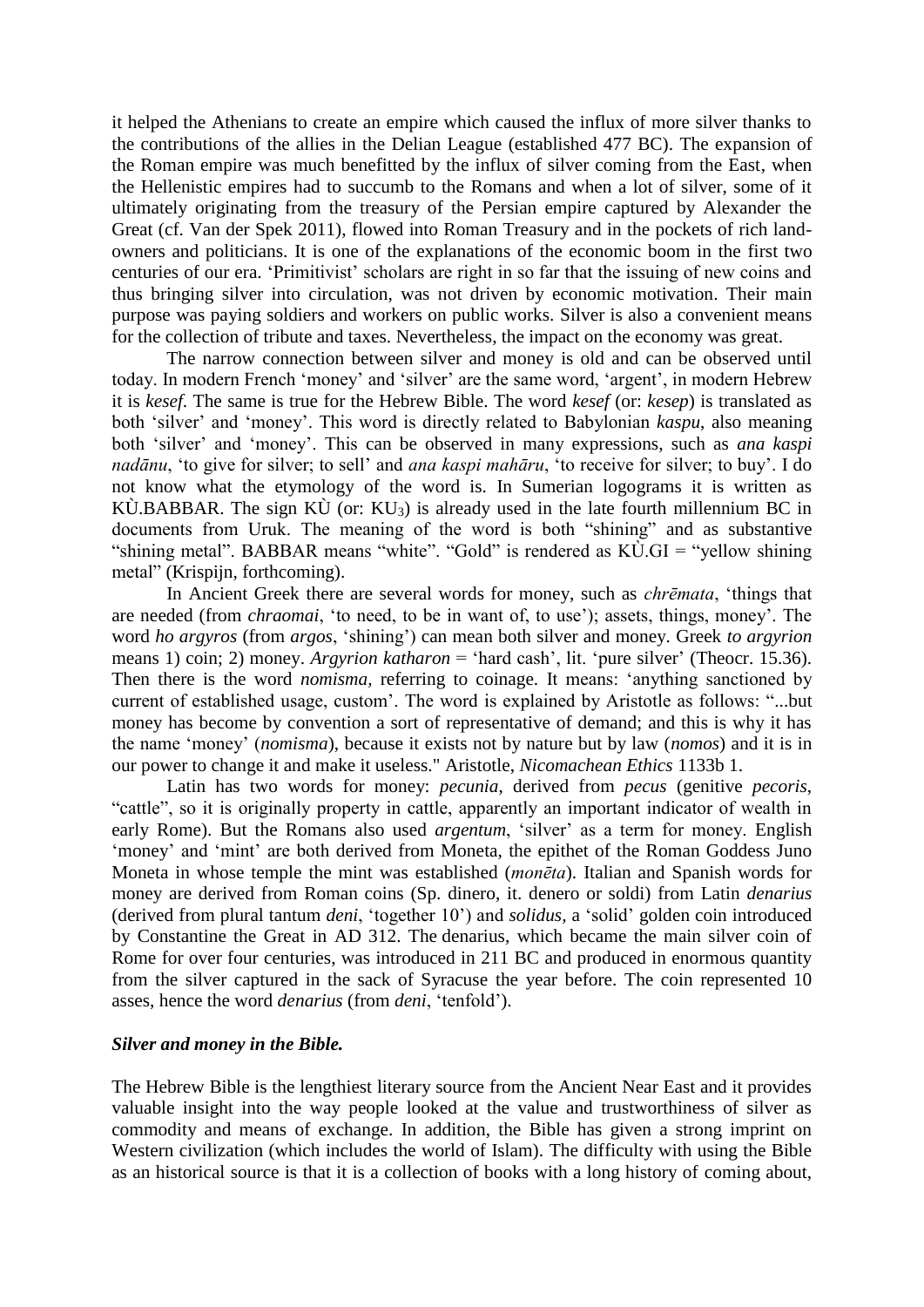of which large parts describe an ideal society (especially as regards the laws), rather than a real society. Nevertheless it is an important window through which we can learn about mentality and world view.

In the first place we see silver as an important asset to mark wealth. It is remarkable though that silver often comes on the second place, after livestock. "Now Abram was very rich in livestock, in silver, and in gold" (Gen 13:2); "The Lord has greatly blessed my master (Abraham), and he has become wealthy; he has given him flocks and herds, **silver** and gold, male and female slaves, camels and donkeys" (Gen. 24: 35). In an admonition to the people of Israel before they reach the promised land we read: "<sup>12</sup> When you have eaten your fill and have built fine houses and live in them, <sup>13</sup> and when your herds and flocks have multiplied, and your silver and gold is multiplied, and all that you have is multiplied,  $14$  then do not exalt yourself, forgetting the Lord your God, who brought you out of the land of Egypt, out of the house of slavery," (Deut. 8: 12-14).

In these cases silver is more a commodity than money, but in other cases the interpretation as money is more appropriate, as in **Genesis 23**: 16 (NRSV), when Abraham buys a tract of land for the burial of his wife Sarah: "Abraham agreed with Ephron; and Abraham weighed out for Ephron the **silver** that he had named in the hearing of the Hittites, four hundred shekels of **silver**, according to the weights current among the merchants." We encounter a system of measures, or more specifically weights: a shekel of silver, and that as is "current among merchants". The shekel is commonly calculated as being c. 11.5 grams, but we observe other standards: "the shekel of the sanctuary", as in Exodus 30: 13: "This is what each one who is registered shall give: half a shekel according to the shekel of the sanctuary (*šeqel ha-qodeš*) (the shekel is twenty gerahs), half a shekel as an offering to the Lord. **<sup>14</sup>** Each one who is registered, from twenty years old and upward, shall give the Lord's offering." See also Exodus 38: 25 and Numbers 7: 13 and 85. A third shekel is mentioned in II Samuel 14: 26, a shekel "by the weight-stone of the king" (*be 'even hamelek*) in the hilarious description of the hair of the handsome prince Absalom, son of Solomon, that was so beautiful and heavy that he had to cut it every year (!) and that the hair weighed 200 shekels by the weight-stone of the king.

The Israelite society was certainly not "deeply monetized" as we learn from this law: **"**When any of you commit a trespass and sin unintentionally in any of the holy things of the Lord, you shall bring, as your guilt offering to the Lord, a **ram** without blemish from the flock, **convertible into silver** by the sanctuary shekel; it is a guilt offering." (Leviticus 5: 15).

We see this conversion also in this law: "If a person consecrates to the LORD any inherited landholding, its assessment shall be in accordance with its seed requirements: fifty shekels of silver to a homer of barley seed." (Leviticus 27: 16). That converting valuables into money (silver) is especially recommended in case of long journeys, as we see in the regulations of the Deuteronomist concerning the tithes (Deuteronomy 14: 22-27):

<sup>22</sup> Set apart **a tithe** of all the yield of your seed that is brought in yearly from the field.**<sup>23</sup>** In the presence of the LORD your God, in the place that he will choose as a dwelling for his name, you shall eat the tithe of your grain, your wine, and your oil, as well as the firstlings of your herd and flock, so that you may learn to fear the LORD your God always.**<sup>24</sup>** But if, when the LORD your God has blessed you, the distance is so great that you are unable to transport it, because the place where the LORD your God will choose to set his name is too far away from you, **<sup>25</sup>** then you may turn it into money (silver). With the money secure in hand, go to the place that the LORD your God will choose; **<sup>26</sup>** spend the money for whatever you wish—oxen, sheep, wine, strong drink, or whatever you desire. And you shall eat there in the presence of the LORD your God, you and your household rejoicing together. **<sup>27</sup>** As for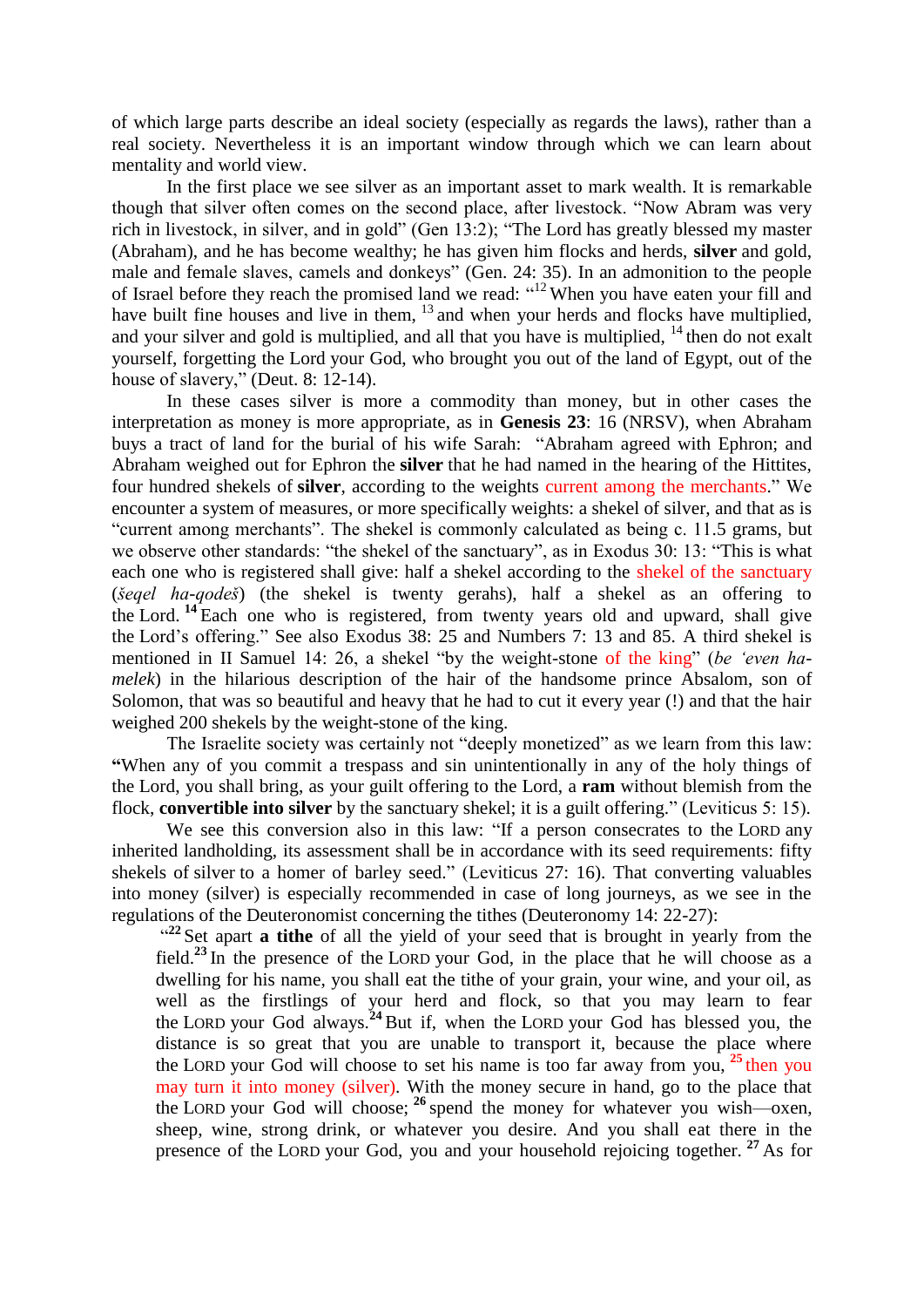the Levites resident in your towns, do not neglect them, because they have no allotment or inheritance with you."

In the book of Ezra we read how the Persian king Artaxerxes (I or II) grants silver and commodities to returning exiles:

"I, King Artaxerxes, decree to all the treasurers in the province Beyond the River: Whatever the priest Ezra, the scribe of the law of the God of heaven, requires of you, let it be done with all diligence,  $^{22}$  up to one hundred talents<sup>1</sup> of silver, one hundred cors of wheat, one hundred baths of wine, one hundred baths of oil, and unlimited salt" (Ezra 7: 21-22).

Prices could consist of a mixture of silver and barley. When the prophet Ezekiel is urged by God to buy a slave girl in order to marry her as a living object show to expose the life style of the Judaeans, we read:" **"**The LORD said to me again, "Go, love a woman who has a lover and is an adulteress, just as the LORD loves the people of Israel, though they turn to other gods and love raisin cakes."<sup>2</sup> So I bought her for fifteen shekels of silver and a homer (= 'donkey' = 'donkey's load' = 400 l.) and a half of barley" (Hosea 3: 1-2).

Prices of bulk goods are, as in Mesopotamia, described in terms of the purchasing power of silver. When during a siege of Samaria in Israel by king Ben-Hadad of Aram (840s BC) an extreme famine broke out in the city so that women ate their own children, the prophet Elisha predicted: "Hear the word of the LORD: thus says the LORD: Tomorrow about this time a seah of fine flour shall be sold for a shekel, and two seahs of barley for a shekel, at the gate of Samaria."<sup>2</sup> This is apparently a very low price in view of the siege, but it is still high in view of Babylonian parallels.

The high value of silver and gold is also determined by the fact that it is difficult to find and to extract from ore. This is eloquently described in Job 28: 1-11. To get high quality and pure silver is an expensive process. Trust in silver is based on purity and weight. It is so important that it is part of wisdom literature and admonitions, as we can see here, in the words of the prophet Amos (c. 760-750 BC):

Hear this, you who trample on the needy and bring the poor of the land to an end, <sup>5</sup> saying, "When will the new moon be over, that we may sell grain? And the Sabbath,

that we may offer wheat for sale,

that we may make the ephah (22 l.) small and the shekel (11.5 gr.) great and deal deceitfully with false balances,

<sup>6</sup> that we may buy the poor for silver and the needy for a pair of sandals and sell the chaff of the wheat?"

Amos 8: 4-6

1

The shekel is apparently not a coin or piece of silver here, but a (false) weight, so that the merchant gets too much silver for a shekel.

The fact that silver must be pure and purified in fire is an important issue and used in a metaphorical sense. We see it in the description of the instructions of Moses and the priest Eleazar to the Israelites as regards the booty taken from the Midianites. There is a strong religious component in this instruction.

<sup>&</sup>lt;sup>1</sup> The Hebrew term for "talent" was *kikkār*, meaning a round gold or silver disk, or disk-shaped loaf, weighing about 35 kg. It consisted of 60 minas (*mnh*) or 3000 shekels (one mina being 50 shekels). See Appendix.

<sup>&</sup>lt;sup>2</sup> II Kings 7:1-2. The shekel in Israel weighed about 11.3 grams and the seah was about 7.3 litres.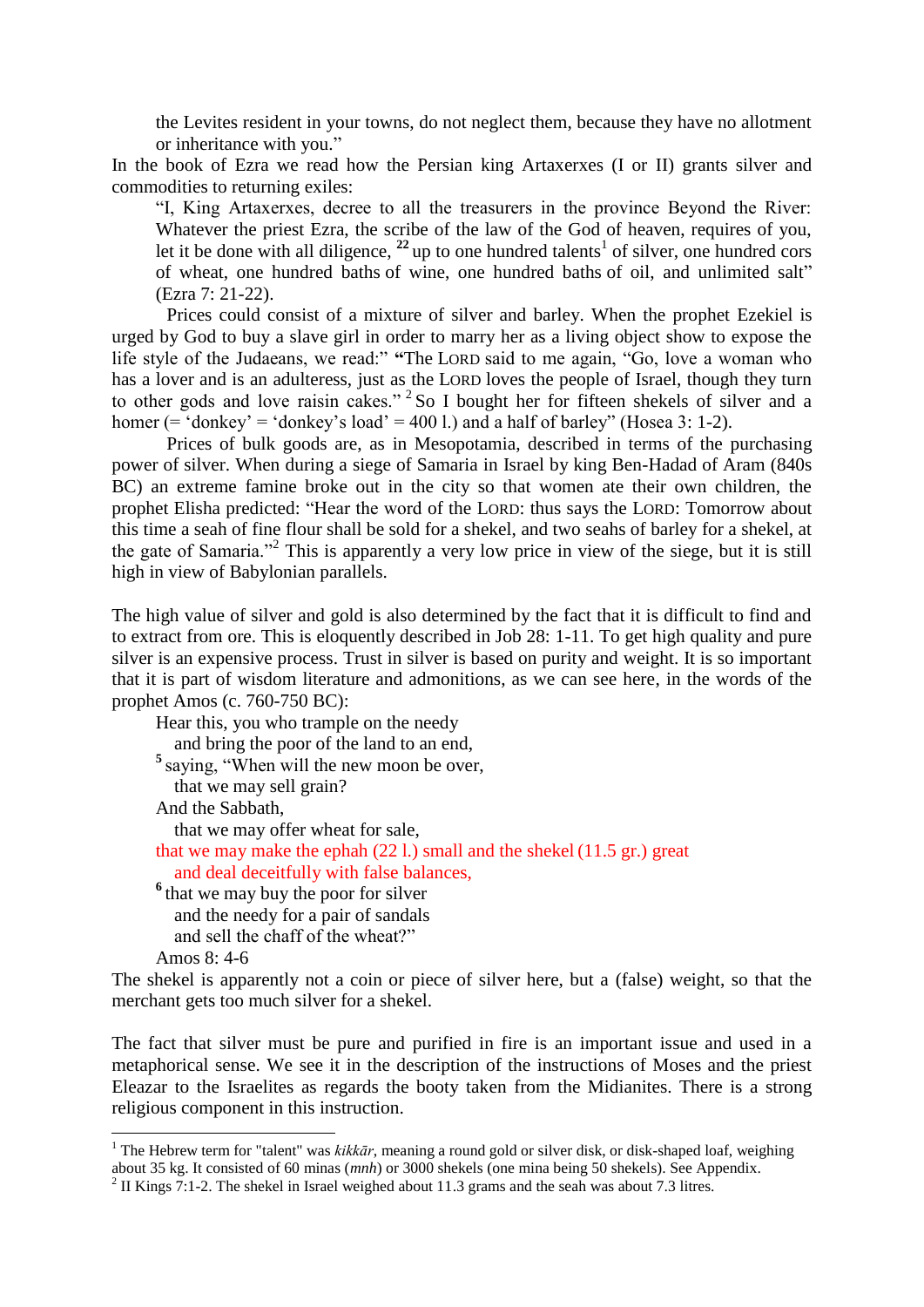<sup>21</sup> Eleazar the priest said to the troops who had gone to battle: "This is the statute of the law that the LORD has commanded Moses: <sup>22</sup> gold, silver, bronze, iron, tin, and lead— <sup>23</sup> everything that can withstand fire, shall be passed through fire, and it shall be clean. Nevertheless it shall also be purified with the water for purification; and whatever cannot withstand fire, shall be passed through the water." (Numbers 31: 21-23).

The prophet Jeremiah (c. 586 BC) compares the punishment of a foreign king, who will punish the people of Judah for their defection, with the tester of metals:

<sup>27</sup>"I have made you a tester of metals among my people,

that you may know and test their ways.

**<sup>28</sup>** They are all stubbornly rebellious,

going about with slanders;

they are bronze and iron;

all of them act corruptly.

<sup>29</sup> The bellows blow fiercely; the lead is consumed by the fire;

in vain the refining goes on,

**.** 

for the wicked are not removed.

<sup>30</sup>Rejected silver they are called,

for the Lord has rejected them." (Jeremiah 6: 27-30).

We encounter the idea also in Malachi 3:3, where the prophet predicts the coming of a messenger of God: "he will sit as a refiner and purifier of silver, and he will purify the descendants of Levi and refine them like gold and silver, until they present offerings to the Lord in righteousness." Similar in Zechariah 13: 9.

A comparable metaphor is used by the Greek comedy playwright Aristophanes:

Many times it seems to us the city has done

the same thing with the best and the brightest of its citizens as with the old coinage (*nomisma*) and the new gold (currency). For these, not counterfeit at all, but the finest it seems of all coins, and the only ones of the proper stamp, of resounding metal amongst Greeks and foreigners everywhere, we never use, but the inferior bronze ones instead, minted just yesterday or the day before with the basest stamp.<sup>3</sup>

That the value of silver can change and is dependent on the amount of silver is acknowledged by Biblical authors. We see it in the description of king Solomon's extraordinary wealth:

"All King Solomon's drinking vessels were of gold, and all the vessels of the House of the Forest of Lebanon were of pure gold; none were of **silver**—it was not considered as anything in the days of Solomon" (1 Kings 10:  $21: = 2$  Chronicles 9:20)

"The king made **silver** as common in Jerusalem as stones, and he made cedars as numerous as the sycamores of the Shephelah" (1 Kings 10:  $27 = 2$  Chronicles 1: 15).

The money, the silver, was of course weighed and not counted as coinage did not exist before the Persian Period. We see it in the passages quoted above (Purchase of land by Abraham, Genesis 23: 16) and it is implied in Amos' admonition concerning false weights (Amos 8: 5). We see it in Jeremiah 32: 9, where the prophet buys a tract of land: "And I bought the field at

<sup>&</sup>lt;sup>3</sup> Aristophanes, *Frogs*, 718-726 (according to Greek text). Translation Matthew Dillon. I owe the reference to Von Reden 1995: 114.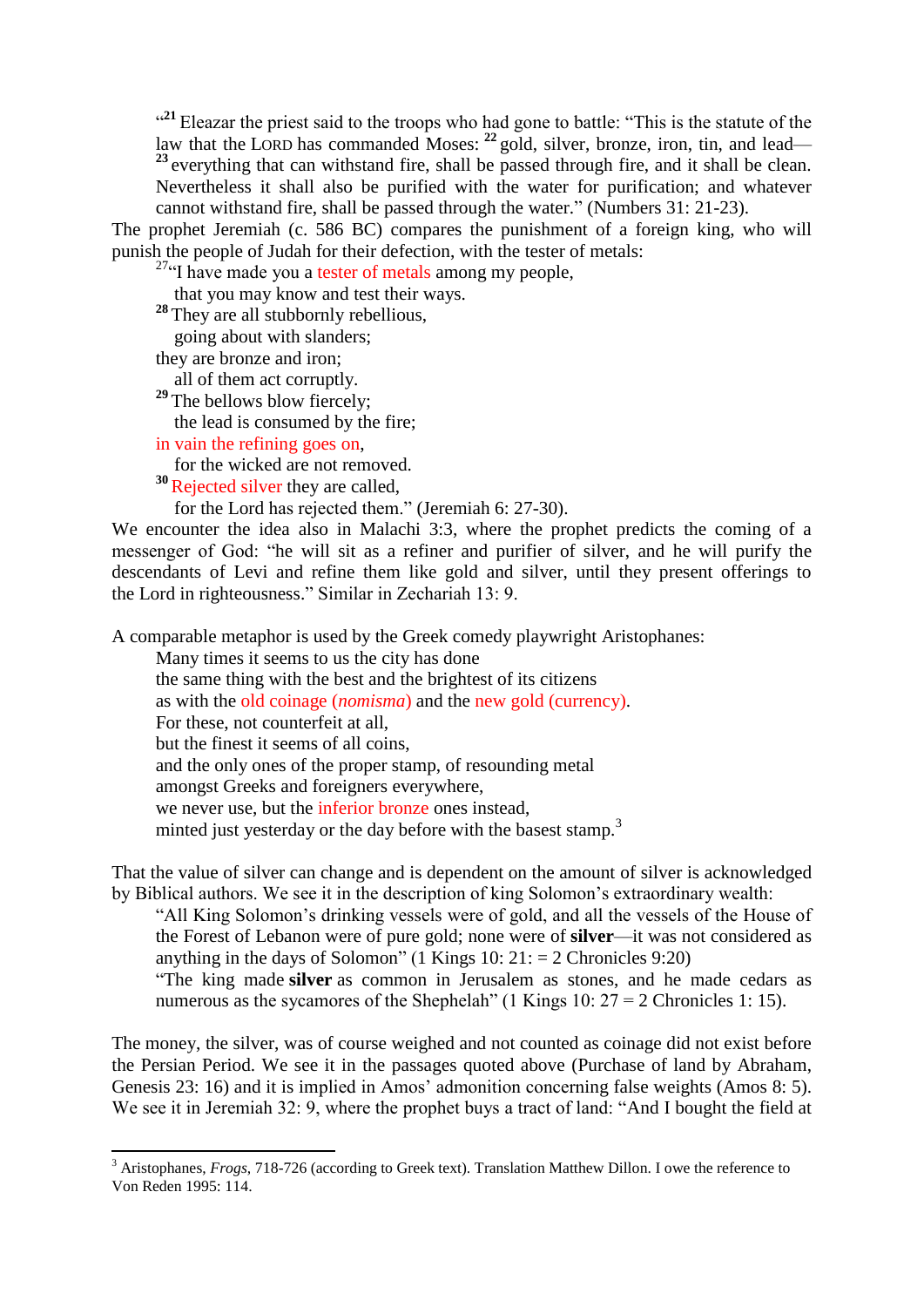Anathoth from my cousin Hanamel, and weighed out the money (silver) to him, seventeen shekels of silver." The shekel was a weight measure, not only used for silver, but also for other products. It was used to weigh gold (Genesis 24:22), cinnamon and myrrh (Exodus 30:23), hair (2 Samuel 14:26), iron (2 Samuel 17:7), and food rations (Ezekiel 4:10). But it is still true after the arrival of coinage in Achaemenid Judaea, or actually we observe a mixture of counting and weighing. The book of Ezra (3: 68-9) recounts the following as regards the return of the first group of exiles when they arrive in Jerusalem:

"Some of the heads of fathers' households, when they arrived at the house of the LORD which is in Jerusalem, offered willingly for the house of God to restore it on its foundation. According to their ability they gave to the treasury for the work 61,000 gold drachmas (*zhb drkmwnym*) and 5,000 silver minas and 100 priestly garments."

The suggestion is made that it concerns coins, 61.000 gold drachmas, which is flatly impossible, as there was no Greek currency in Judah in the beginning of the Persian era. It takes the composition or final redaction of this book to the (early) Hellenistic period, but even then gold drachmas did not exist and minas and talents were not minted. Even if we take the story at face value (some think that gold darics (*dareikoi*, Persian gold coin) were intended), then it must be assumed that the money was weighed, as we know from Babylonia (see below). A similar story is told about the return of exiles from Babylonia led by the scribe Ezra under king Artaxerxes (I or II), when Ezra weighs out the gold and silver he gets from the king, his counsellors and people and priests:

"And I weighed out to them the silver and the gold and the vessels, the offering for the house of our God that the king and his counselors and his lords and all Israel there present had offered. **<sup>26</sup>** I weighed out into their hand 650 talents of silver, and silver vessels worth 200 talents, and 100 talents of gold, **<sup>27</sup>** 20 bowls of gold worth 1,000 drachmas (=darics? ) and two vessels of fine bright bronze as precious as gold." (Ezra 8: 25-7).

The emerging monetization of society, triggered by the exaction of taxes in silver, is indicated by the complaints by the people against governor Nehemiah: "We are having to borrow money (silver) on our fields and vineyards to pay the king's tax." (Nehemiah 5: 4) Nehemiah then urges the nobles (among whom himself!) to remit the debts:

"Moreover I and my brothers and my servants are lending them money and grain. Let us stop this taking of interest.**<sup>11</sup>** Restore to them, this very day, their fields, their vineyards, their olive orchards, and their houses, and the interest on money (silver), grain, wine, and oil that you have been exacting from them." (Neh. 5: 10-11).

### *Silver and money in Mesopotamia*

Silver was already a means of payment in the third millennium BC (cf. Krispijn forthcoming; Powell 1996). The world of the Assyrian merchant colony in Kanesh (Anatolia) is a prime example of early sophisticated use of money in the early first millennium. It is discussed by Gerritsen at this conference. It is impossible to give an overview of the use of silver in Mesopotamia in the course of three millennia. There has been a lively debate on the role of (coined and uncoined) silver as money in the Antiquity (Powell 1996; Von Reden 1995 and 2007; Le Rider 2001; Jursa 2010: 469-753). We shall not go into this debate, but it is our contention (following Jursa) that silver was used as money (means of payment, means of account, means of storing wealth) already in the Ancient Near East and that it reached a fairly deep level of monetization in the Neo-Babylonian period. The standard unit of measuring silver was the shekel (*šiqlu* from *šaqālu*, 'to weigh', but also 'to pay', cf. e.g. Dercksen, forthcoming; many examples in the CAD s.v. *šaqālu*) weighing 8.33 gr. Especially in the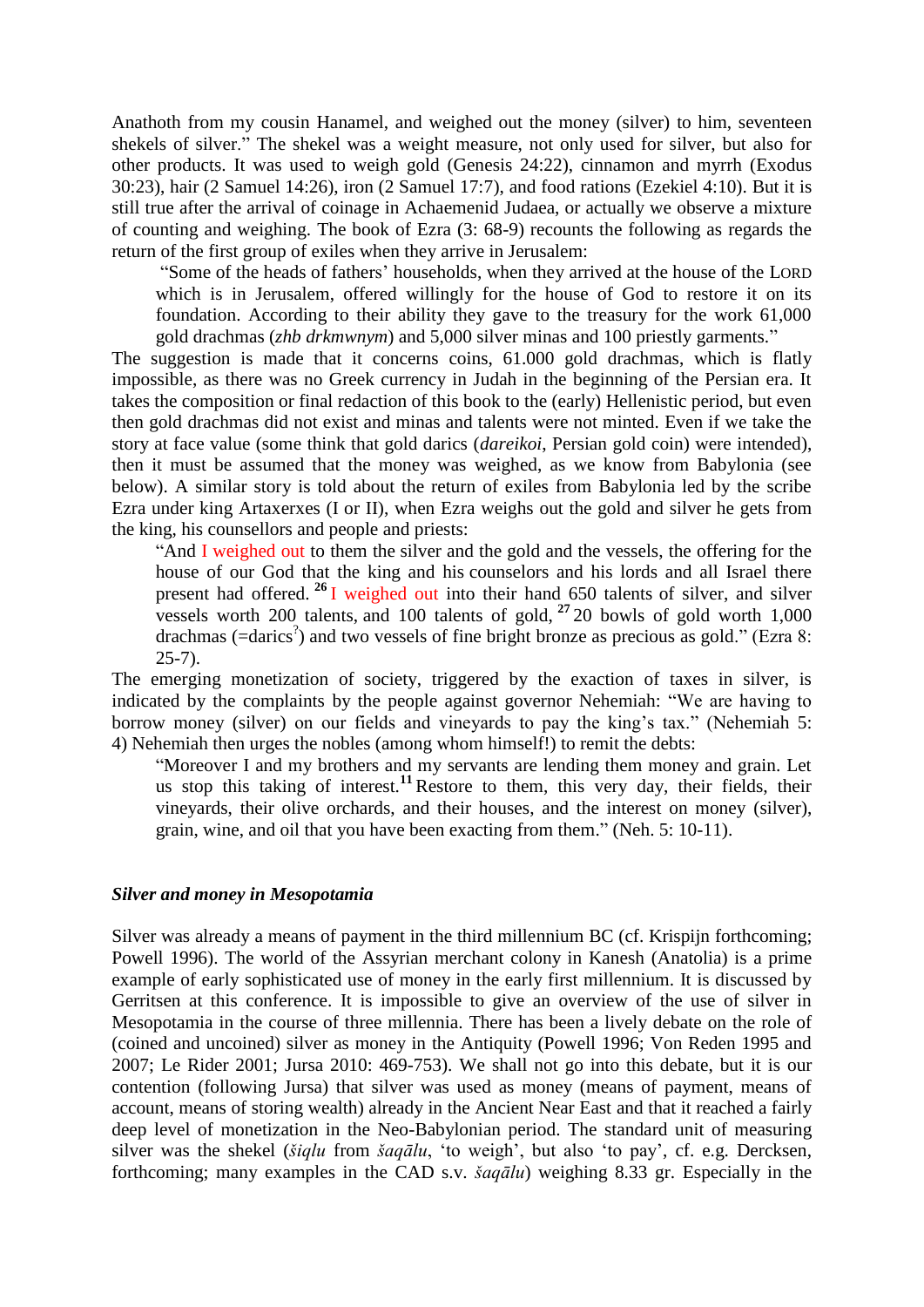Neo-Babylonian period fractions of the shekel were in use (up to 1/24 (*girû*, 'carob-seed') and 1/40 (*halluru*, 'chick-pea') and were indeed used in daily transactions (see Appmedix). Jursa argues for a fairly deep monetization in the Neo-Babylonian period, esp. in the long sixth century (Jursa 2010: 630-1 and his paper for this conference, taking into account Jan Lucassen's definition).

I shall confine myself to indicate how people looked at the role of silver in their society, much as I have done in the previous chapter on the Bible.

As in the Bible silver and gold are desirable goods, are used for luxury items and are prime targets of getting booty. It is also a means to store wealth. This is poetically illustrated by the description of "The Poor Man of Nippur":

*The Tale of The Poor man of Nippur* There was a man, a citizen of Nippur, destitute and poor, Gimil-Ninurta was his name, an unhappy man, In his city, Nippur, he lived, working hard, but Had not the silver befitting his class, Had not the gold befitting people (of his stature). His storage bins lacked pure grain, His insides burned, craving food, and His face was unhappy, craving meat and first-class beer; Having no food, he lay hungry every day, and Was dressed in garments that had no change.<sup>4</sup>

Assyrian and Babylonian kings boasted that they collected huge amounts of booty and tribute, among which silver and gold are ubiquitous. We read the same boasts as regards Solomon. We see this in an observation made by king Sargon II of Assyria (722-705 BC) in one of his royal inscriptions. In this period copper, bronze and silver were used as money in Assyria, but before 712 BC copper was preponderant. In 712 Sargon II conquered Carchemish and brought home a huge amount of silver. After that campaign, silver replaced copper as the main currency and silver is measured in the mina of Carchemish (Postgate 1979: 18, Müller 1997: 120; Radner 1999: 129). We observe this in Assyrian letters to king Sargon:

"To the king, my lord: Your servant Adda-hati. Good health to the king, my lord!<sup>4</sup> The silver dues of the prefects and village managers imposed on the local population have been handed over: two talents and 18 minas of silver according to the standard of Carchemish (*ina ma-né-*/*e\ š*[*a* uru *gar-g*]*a-mis*). In addition I have sent to the king, my lord, half a shekel of gold, two [tog]as and three tunics with my messenger" (SAA I 176: 1-9).

The mina of Carchemish (on the Euphrates, now in southern Turkey on the border with Syria) probably represented the western weight system, current in the Levant (see Appendix).

Sargon II plundered so much booty in that campaign that he boasted that from that time on the exchange value (*mahīru*) of silver was to equal that of bronze (Annals from

 $\overline{\phantom{a}}$ 

<sup>&</sup>lt;sup>4</sup> Clay tablet from Sultantepe from the Neo-Assyrian (ca. 911-612 BC), Archaeological Museum, Ankara. Cf. O. Gurney, The Sultantepe Tablets, V: The Tale of the Poor Man of Nippur, AnSt. 6 (1956) 145-162

<sup>(</sup>Transliteration, translation, commentary), 7 (1957) 135-136 (to STT I, 38-39 and K 3478); Maria deJ. Ellis. *A New Fragment of the Tale of the Poor Man of Nippur.* Journal of Cuneiform Studies, Vol. 26, No. 2 (Apr., 1974), pp. 88-89. Translation: Jean Bottéro.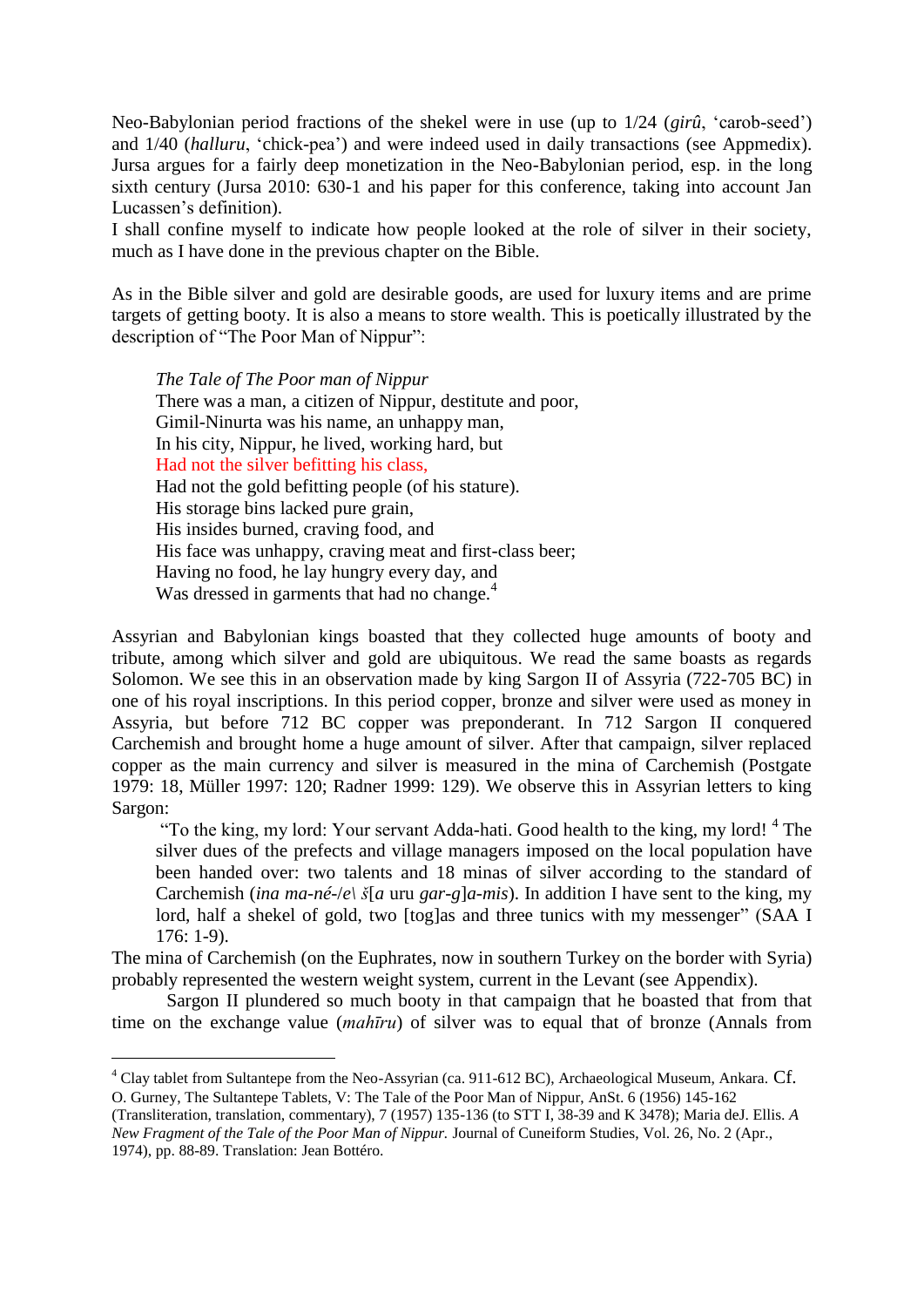Khorsabad 232–4 = Fuchs 1994: 130 ff.). Actually he boasts here a reversal of Gresham's law that good money drives out bad money which underscores his achievement. Modern economists would perhaps doubt if a sudden devaluation of the silver is really so good.

Many Mesopotamian texts give testimony of concern for the **purchasing power of silver**. Prices were in the Near East expressed as the purchasing power of silver rather than as prices of products, as we observed in preceding quotation from the Bible on the siege of Samaria by Ben-Hadad. Concern for it is expressed in royal propaganda texts. From Assurbanipal's Coronation Hymn we can deduce how desirable a good exchange value of the shekel was:

<sup>45-7</sup> Just as grain and silver, oil, [the catt]le of Šakkan and the salt of Bariku are good, so may Assurbanipal, king of Assyria, be agreeable to the gods [of his] land! (...)  $9-11$ May the people of Assur buy 30 kor  $(= 5400$  litres) of grain for one shekel of silver! May [the people]e of Assur buy 3 seah (18 litres) of oil for one shekel of silver! May [the people]e of Assur buy 30 minas (15 kg.) of wool for one shekel of silver!" (SAA III 11)

These are pious wishful thoughts with no relation to reality. More close to real life is the Neo-Babylonian king Nabonidus (556-539 BC). He boasts in his so-called Tariff Stela from Babylon that favourable exchange values were realized during his reign:

"At the command of Sîn (moon god, supreme deity for Nabonidus), king of the gods, Adad (weather god) released the rain for me and Ea (god of sweet water under the earth) opened for me lavishly his sources; wealth, fertility and plenty he established in my country. 234 litres of barley for one shekel, 270 litres of dates for one shekel, 66 litres of sesame for one shekel, [x+]18 litres of oil for one shekel, 5 pounds of wool for one shekel, 1 pound of tin<sup>?</sup> for one shekel, wine, the beer of the mountains, that does not exist in my country: 18 litres of wine for one shekel of silver was the exchange value (KI.LAM) in my country." (Schaudig 2001: 530-2, No. 3.4:2'- 12').

Now this is a propaganda text, but actually not far from the mark. The ideal exchange value was 180 litres for both barley and dates for 1 shekel and these equivalencies occurred, but prices fluctuated. In Nabonidus' reign the rate of barley fluctuated between 90 to 257.1 litres (Jursa 2010: 445) and the rate of dates up to 259.5 litres of dates per shekel are attested (cf. Jursa 2010: 585: n. 3179 and p. 593-4). The Tariff Stela shows the real concern of the king as regards the purchasing power of the shekel.

The same concern for the purchasing power of silver we find in the work of Babylonian scholars, versed in the art of divination, futurology by interpretation of omens. The study of the abundant corpus of Mesopotamian omen texts is an extremely valuable tool in understanding the concerns of ancient Mesopotamian man. Many omens mention the purchasing power of the shekel, which means that the volatility of prices was a major concern indeed. However, it is often misunderstood by Assyriologists. It is good to note that the word *mahīru*, written epigraphically KI.LAM, is often incorrectly translated in the dictionaries, especially the Chicago Assyrian Dictionary. The basic meaning is "receiving" = "what is received" in exchange for something else and in particular for silver. The basic meaning, correctly observed in the *Akkadisches Handwörterbuch* of Wolfram von Soden, "exchange value" (AHw: "Gegenwert, Kurs"). As a derivative the term may mean: "Market, market place; business" (as short for *nadānu u mahīru*, "give and receive").<sup>5</sup> The CAD, however

 5 In the Hellenistic period the Akkadian reading of KI.LAM seems to be representing *nadānu*, 'to give', rather than *mahāru*, 'to receive'. See an interest-bearing promissory note arising from a deposit (277/6 BC): KÙ.BABBAR *ši-mi dan-nu* KAŠ.SAG-*a'* | 5-ta *lìb-bu-ú na-dan šá ina* E.KI *ina* ITI.SIG *u* ITI.ŠU *in-na-an-din-nu inaan-din-u'*, "the silver, the price of the aforementioned 5 vats of beer, they will give (pay) according to the exchange value (*na-dan*) that is given in Babylon in months III and IV": CT 49, 111: 7 (= Stolper 1993, text 13 + comm. p. 44; Jursa 2006: 183; n.b.: Stolper incorrectly deletes *ina-an-din-u'* as scribal error); same text: "If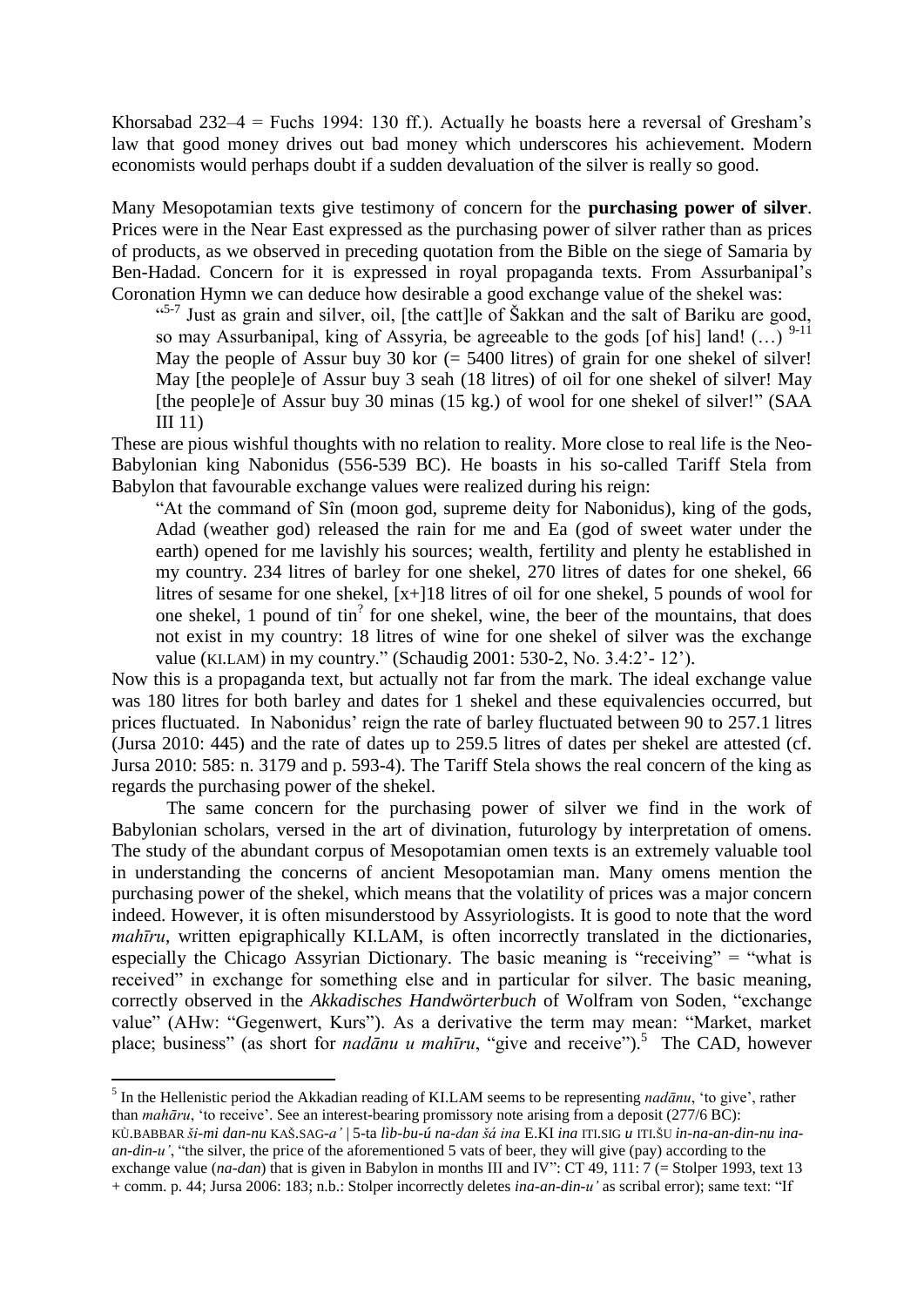starts with this interpretation and applies it to circumstances that does not fit, as e.g. in the omen texts. The omens are concerned with "good exchange values = people receive much grain for one shekel", referring to low prices, and with "bad exchange values = people receiving little grain for a shekel  $=$  high prices". I shall discuss a few omen apodoses, discussed by the CAD<sup>6</sup>: KI.LAM *ina* KUR ŠUB *kaspu ul ibašši*, "the exchange value (of the shekel) will be annihilated, (because) there will be no silver." (KAR 427: 4). In the above quoted passage, the CAD translates "business will collapse", which is not the issue. It stresses the role of silver: when there is no silver, there can be no exchange. *Māt šarri ša sunqa īmuru* KI.LAM *napša mātu ikkal* (BRM 4 13: 58) does not mean "the king's country that has experienced hard times will enjoy good business", but "the country will enjoy (lit. "eat" (!)) abundant exchange value (= receive abundant grain for a shekel)". My point is quite clear in these passages:  $DU_{D}+DU$  (=E<sub>11</sub> = *elû*) KI.LAM *napāš Nisaba* (ZA 52 238: 15a) does not mean "upswing of business, abundance of cereals", but "rising exchange value, abundance of cereals" (Nisaba is the goddess of grain, accounting and writing) and *ebūru iššir* KI.LAM SIG<sup>5</sup> GAR-*an* (KUB 4 63 iii 21), does not mean "the crop will prosper, the business will be good", but ""the crop will prosper, (hence) the exchange value will be good (= the p[rices will be low)". KI.LAM GI.NA (or *ke-e-nu*) does not mean "business will remain stable", but "the exchange value will be fair". Bad omens also occur of course and low exchange values = high prices belong to predicted bad omens and the interpretation is more than clear: KI.LAM TUR-*ir mēništu ibašši*, does not mean "business will be reduced, there will be scarcity", but "the exchange value will be low, (because) there will be scarcity" (Boissier DA 232 r. 44) and even more clear in "there will be famine in the country KI.LAM TUR-*ir* (so that) the exchange value will be low (= the prices will be high)" (Leichty *Izbu* XI 68) and "the enemy will 'eat' the possessions of my country KI.LAM ŠUB-ut, the exchange value will collapse" (not: "business will collapse") (KAR 427: 4). Finally I will show how this led to the misunderstanding of a letter of a certain Baysar to the governor of Nippur: Cole 1996, No. 59: 11-14:"Concerning the property of my lord – in terms of silver it has gone up in value. I have not given (=sold) it to anyone." [(11) *áš-šú* níg.šu./meš\ *šá be-lí-iá* (12) *a-na /muh-hi*  kù.babbar\ (13) *i-lu-ú a-/na-mam\-ma* (14) *ul ad-di-si*], should be translated as: "Since my lord's property went up against (one shekel of) silver, I did not sell it to anyone." He did not sell, because the price fell. Hence the interpretation is opposite the one proposed by Steven Cole.

### *Hellenistic Babylonia: the introduction of coinage*

The situation changed when Mesopotamia suddenly went over from payments with bullion into payments with coins immediately after Alexander's conquest in October 331 BC. The Macedonian conqueror introduced Greek coinage of the Attic weight standard and this became the standard in the Seleucid Empire. As Meadows convincingly pointed out, this innovation was not led by economic motives, but by propagandistic motives: the whole world could see who was the new king; soldiers, who travelled all over the world could use the

**.** 

they do not pay at the appointed time for them, they will pay *lìb-bu-ú na-dan ma-ţu-ú šá* MU 43.KAM, according to the lowest exchange value of year 43 (= according to the highest price)", CT 49, 111: 8-9 (= Stolper 1993, text 13 + comm. p. 44); in a so-called Astronomical Diary from 108 BC, Parthian period, (discussed below): *na-dan ina* SILA.MEŠ E.KI TAR-*is*, "the exchange in the streets of Babylon was interrupted." Diary -107D 32'; perhaps we might translate here: the supply (of grain) was interrupted. It is a month of a peak price in grain (December 108 BC; cf. Van der Spek e.a. 2014. Appendix for the price). Note the phrase in a diary from Uruk, 464 BC: [so and so much grain etc. for one shekel of silver] *šá ina* KUR *a-na*  KI.LAM SUM-*nu*, "which was given in the land for exchange." Diary -463: 4'. Cf. Van der Spek 2014: 7 and p. 13, n. 7.

<sup>6</sup> See Chicago Assyrian Dictionary s.v. *mahīru* 2 c)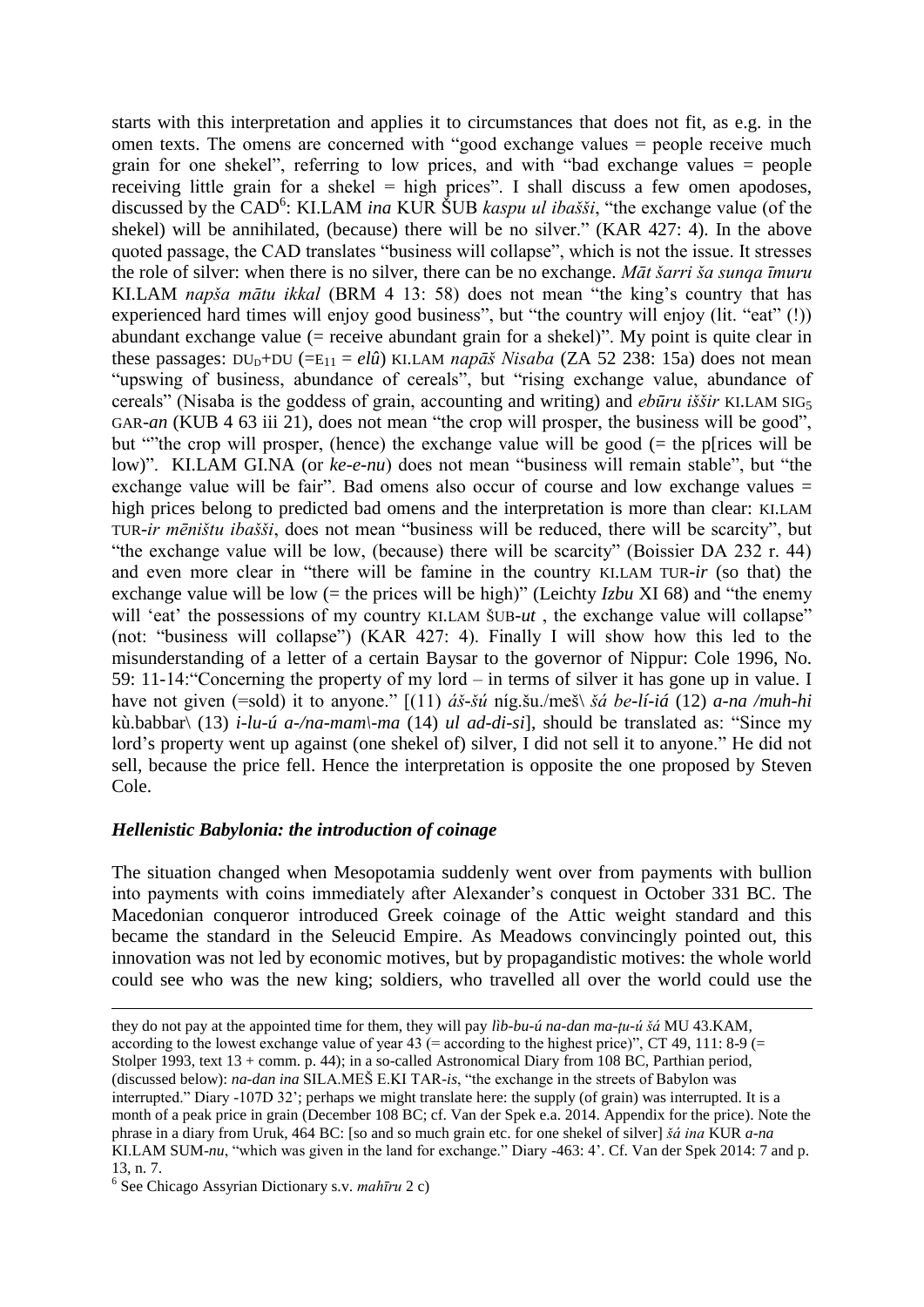same money everywhere, in the empire, and beyond, esp. in the Greek world where the use of the Attic drachm was dominant. Very important for soldiers returning home (cf. Meadows 2014).

The metrical unit was the drachma (weighing c. 4.31 g); the didrachm  $(8.62 \text{ g})$  more or less equalled the shekel; the four drachma piece, the tetradrachm, weighing 17.25 g, also called *statēr*, was a kind of standard unit (see Appendix). A mint was established in Babylon which was very productive, as is summarized by Meadows (2014: 178): "The mint of Babylon from c. 333–318 BC probably used just over 200 tetradrachm obverse dies. At 20,000 coins struck per die that is 4 million tetradrachms (2,600 Talents or 70 tonnes of silver) entering circulation within a period of 15 years. To these figures we must add those for the gold. Using Callataÿ's methods and figures, it seems likely that approximately 14 % of all Alexander's gold coin was produced at Babylon, using approximately 140 obverse dies. At 10,000 coins per die this equates to a production of 1.4 million gold staters, 12 tonnes of gold, equivalent in value to almost 4,666 Talents (120 tonnes) of silver. These two denominations - tetradrachm and stater - alone, therefore, may have put some 7,266 Talents into circulation in the new monetary medium of coinage." The bullion from which Alexander produced the coins was taken from the Persian treasuries, which valued nearly 5000 tonnes of silver.

Is this reflected in the Babylonian cuneiform sources? One of the most important sources for our knowledge on silver and exchange values is the collection of the Astronomical Diaries from Babylon (ADART). It was the main source for the VU project on Babylonian prices which eventually led to the above mentioned volume on the history of market performance from ancient Babylonia to the modern world. The astronomical diaries constitute a collection of data for the research into divination / futurology. One of their major concerns apparently was: the purchasing power of the shekel in relation to five basic foodstuffs: barley, dates, *kasû* (variously translated as mustard or cuscuta (dodder), used as spice for the preparation of date beer), watercress (or cardamom) and sesame, all in litres, and wool, in *mina*s (pounds). The full formula is as follows: 'That month: the exchange value of barley (was): *n* litres, dates *n* litres, cuscuta *n* litres., cress *n* litres, sesame *n* litres, wool *n*  pounds, for one shekel of (refined) silver, (that was given in the land<sup>7</sup>)'. Most often the formula was abbreviated to: 'That month: the exchange value was: barley *n* litres, dates: *n* litres; etc.' Sometimes there is reference to scarcity, as e.g. in Diary-324B 12': '[That month (II, c. May 325 BC)] the sale of barley and the sale of everything else was interrupted in the streets of Babylon until the fifth; (the exchange value of) barley: 9 litres, on the sixth and seventh: 24[+ litres ….]; in the middle of the month, barley: 36 litres; at the end of the month: 48 litres; dates, in the middle of the month 36 litres, at the end of the month 42 litres; etc.' These prices exhibit hardship and extreme high prices in the time of Alexander the Great. The supply of food fell to (nearly) zero until the fifth of the month; conditions improved somewhat on the sixth day, possibly owing to the arrival of a new harvest.

Administrative documents right from Alexander's reign use the formula 'x shekels of silver in staters of Alexander' and under later kings always the reigning king. Sometimes specific coins are mentioned, such as the 'elephant staters' and the 'lion staters'. Some texts add: 'according to the counting (*manûtu*) of Babylon' (possibly referring to the exchange rate between shekels and drachmas; see for more information Doty 1979: 69ff; Van der Spek 1982: 218f; 2005; 1998: 211, 246–7; Stolper 1993: 22–3).

**.** 

<sup>&</sup>lt;sup>7</sup> Cf. Slotsky 1997: 12. It is not quite clear to me what this formula, added on occasion, means: it refers either to the exchange value, 'that was given in the land', i.e. the price that was paid in the land (but I do not think that the astronomers would argue that the prices were valid in all of Babylonia), or it refers to the silver 'that was given in the land', i.e. to the silver that circulated as currency in Babylonia; cf. n 5 above.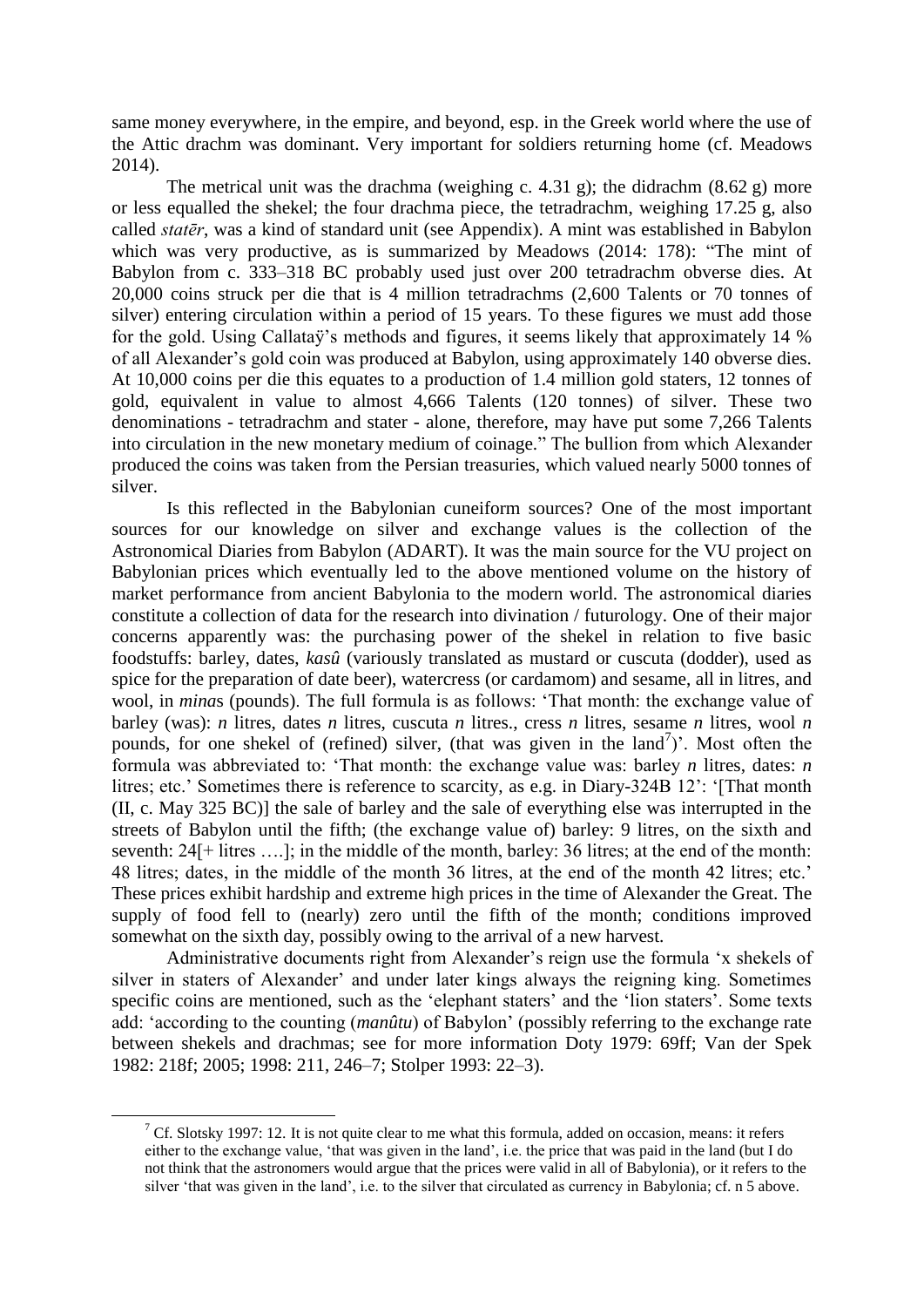It is difficult to be sure if coins were always weighed (that is what the texts suggest), but it seems as though a rule of thumb emerged that one shekel equalled two drachms. See for this idea the Appendix.

In two cases an exact equation one shekel  $=$  two drachmas (or one didrachm) can be deduced from the texts. In 2002, a document was published by Michael Jursa, dated to 7 January 321 B.C., recording the wages paid to five hired workers who removed the debris of the temple<sup>8</sup>, apparently as part of the job undertaken by Alexander the Great for the reconstruction of the temple tower (mentioned in Astronomical Diary No. –321 Rev. 14': "the debris of Esagila was removed to the west bank" (August 322 B.C.)). The tablet mentions the wages for 15<sup>th</sup> of month X to the 16<sup>th</sup> of month XI = 10 January to 9 February 321 B.C. The way the salary is expressed is unique in that it is given both in shekels and staters: "1/3 mina (= 20 shekels) of silver, the weight of 10 staters". It means that the weight of a Babylonian *stater* (= tetradrachm) was set at 2 shekels (16.67 gr.). This is lower than the standard attic weight of 17.2 grams, although the staters struck in the early Hellenistic period in Babylon were somewhat lighter, e.g. 16.8 gr. and thus amounting to two shekels indeed; but even lighter staters were found. Weighing of the coins remained advisable. It should be noted that in hoards from Mesopotamia coins were sometimes cut and collected with silver objects and *Hacksilber* (cf. Duyrat 2014: 375).

The other text is a price list from Babylon recording prices of barley, dates, mustard, sesame, cress, sesame and wool (just as in the astronomical diaries – see below) of the years 173 -175 of the Seleucid era (Slotsky – Wallenfels 2009: 83-97, text 6 r. 12'- 15'). It gives two distinct exchange values of barley (for two shekels of silver  $= c$ . 1 tetradrachm!) for month III 175  $SEB = 27$  May – 25 June 137 BC: 84 litres in staters of Demetrius and 72 litres in staters of Arsaces<sup>9</sup>. Wallenfels makes the interesting observation (2009: 94, n. 65): "The increased purchasing power  $(+6%)$  of the Demetrius staters is almost identical to the greater average weight of silver tetradrachms minted at Seleucia on the Tigris by Demetrius II (+6.7%) over those of Mithradates." The document refers to the time shortly after the abortive attempt of Demetrius in 138 BC to reconquer Babylonia from the Parthians. In his short reign a few months he was able to introduce new coins, which had a higher weight than the Parthian coins. After the demise of Demetrius (he was captured), his coins remained in use for some time. The strange thing is that coins, produced by a foreign enemy, enjoyed more trust than coins of the reigning king. But the issue might simply be weight of the coin and the two shekel measure of this tablet apparently is simply the coin: a two shekel piece = tetradrachm of Demetrius buys you 84 litres of barley, while the lighter two shekel piece = tetradrachm of Arsaces is good for 72 litres. We must conclude that the shekel, at least in this period, wasn't a weight measure of silver bullion anymore, but a coin. It partly explains the higher prices in the Parthian period, as the weight (and content) of the Arsacid coins further deteriorated (though this cannot explain everything).

Apart from the numerous passages recording the prices, silver and gold are mentioned a few times more, unfortunately mostly not with much context. An intriguing text is the diary concerning month VIII (November) 303 BC: "113 talents of silver, 2 talents of gold of Nabû, which at the disposal of  $x$  [  $\ldots$  to/from<sup>?</sup>] the house of the craftsmen and the streets of Borsippa they brought x [.....]". It is an enormous amount of money enough to feed an army of 18,620 soldiers at the rate of one litre of barley per day at the exceptional high prices that were current in 309 and 308 BC. It is not unthinkable that this money was taken by the government to be melted down for the minting of money for the army of Seleucus I who was

 8 Jursa 2002: 120 Nr. 8.

<sup>9</sup> All Parthian kings had the throne name Arsaces.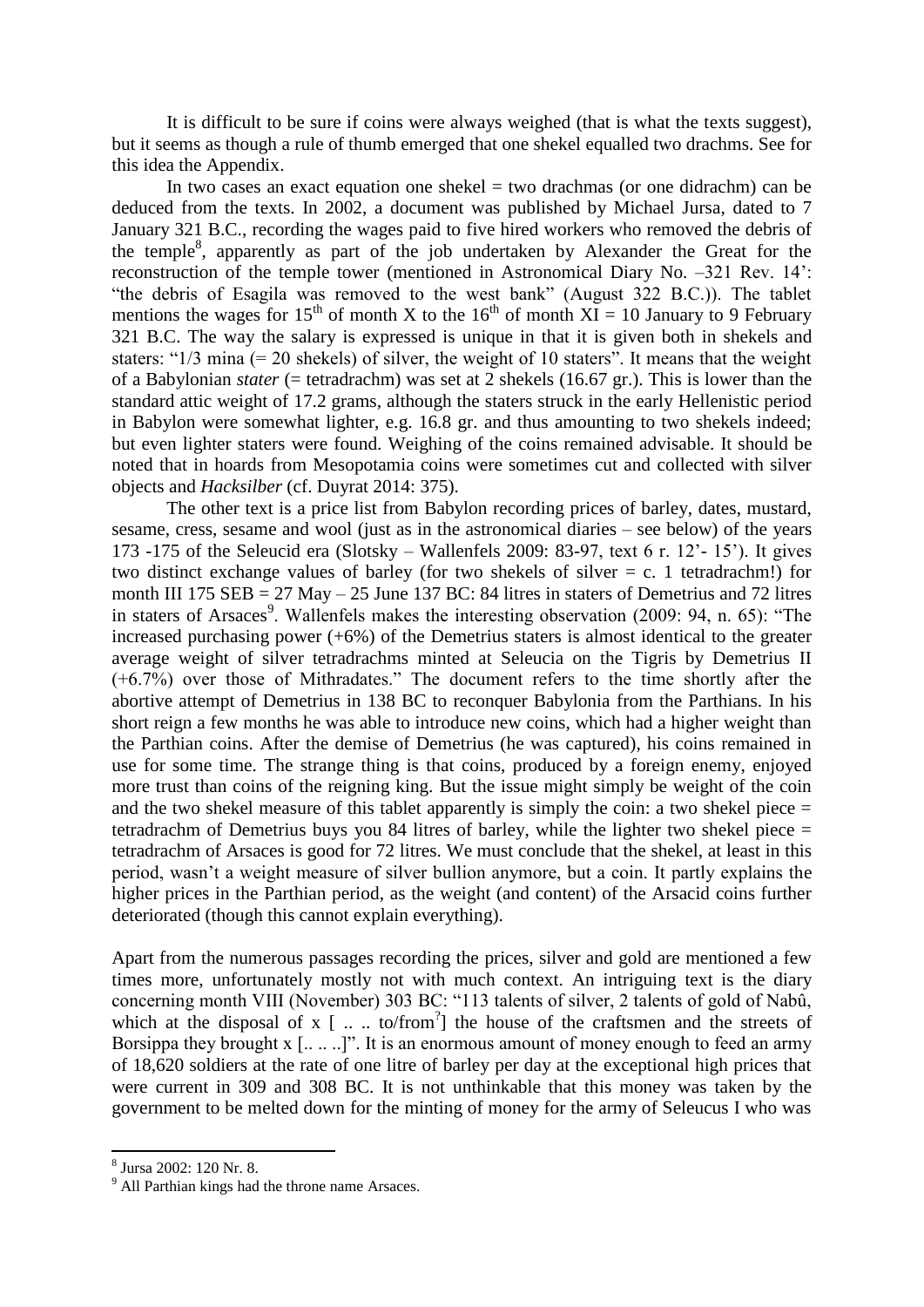preparing the final battle of Ipsus in 301 BC against his rival Antigonus the One-eyed. Another interesting passage is the expression "silver of the heads" which probably stands for a poll tax.

- r7': ... . That month, one G[ree]k man
- r8':  $[\dots \dots \dots \dots$  "the silver] of the heads" from month I to Babylon  $[\dots \dots]$
- $r9'$ :  $\left[\dots \dots \dots \dots \dots \right]$  raised a complaint  $\left[\dots \dots \right]$
- r10':  $\left[ \ldots \ldots \right]$  of the 'silver of the heads'; every single person  $\left[$ *should pay*<sup>2</sup> $\right]$  ½ shekel  $\left[ \ldots \right]$ .. ..]

(Diary – 183A, concerning month II of Seleucid year  $128 = 8$  May – 6 June 184 BC)

I deduce that half a shekel of silver  $(= 1 \text{ dradma})$  was raised, perhaps as a war tax; cf. fragment of diary -183C concerning same month: "of the silver of the heads he brought out". It seems as though a certain Greek was raising taxes to the dismay of the Babylonian population. The same expression occurs in the so-called Lehmann text, the record of a royal land grant to Babylonians, in which royal land is parcelled out to inhabitants of Babylon and the tracts are freed from all kind s of taxes, among which the kù.babbar *šá* /sag\[du].meš, "the silver of the head tax" (CTMMA IV, no. 148A: 14). I mention finally AD -261C, r11: "That year, silver and gold, garments and linen  $[\dots \dots \dots \dots \dots \dots \dots \dots \dots]$   $\ldots \dots \dots \dots \dots \dots]$  was placed in the royal palace in Babylon for protection against the enemy."

Bronze money is mentioned only once, and that in the time of famine, high exactions of tribute in silver and commodities from king Antiochus I in view of his military campaign against Egyptian forces in the first Syrian war. It is a diary concerning the  $38<sup>th</sup>$  year of the Seleucid Era (274/3 BC) (Diary no. -273B; full passage at [http://www.cgeh.nl/translation](http://www.cgeh.nl/translation-astronomical-diary)[astronomical-diary](http://www.cgeh.nl/translation-astronomical-diary) :

30': Month XII, day 24 (26 March 273 BC): the satrap of Babylonia, sent<sup>1. 32</sup> much silver, clothing, goods and equipment<sup>?</sup>

31': from Babylon and Seleucia, the royal city, and 20 elephants, which the satrap of Bactria has sent to the king, to Syria

32': to the king. That month, the general assembled the royal army which was in Babylonia, from its beginning to its end, and he went to the aid of the king in Month I to Syria.

33': That year, purchases in Babylon and the (other) cities were made with Greek bronze coins. That year, there was much *ekketu*-disease in the land.

…

### *Upper edge of the tablet*:

1: [That year] there was [fa]mine in Babylonia, people sold their children for silver. People died of [.....]. That year, [there was much] *ekketu*-disease [in the land.]

2: [Pur]chases in Babylon and the cities were made with Greek bronze coins. Year [38], Seleucus and Antiochus king[s].

3: Regular observations from month VII of year 38 to the end of month XII of year 38, Antiochus and Seleucus (being) kings.

Nevertheless the barley prices were given in silver (36 litres for one shekel, which is an extremely low exchange value and means famine, as is indicated by the astronomer. An exchange value of 120 litres is more or less standard, but with enormous deviations). Also the children were sold for silver, which seems strange in such a scarcity of silver. I have discussed this text at length in Van der Spek 2000: 305-7. For now I want to make the following observations.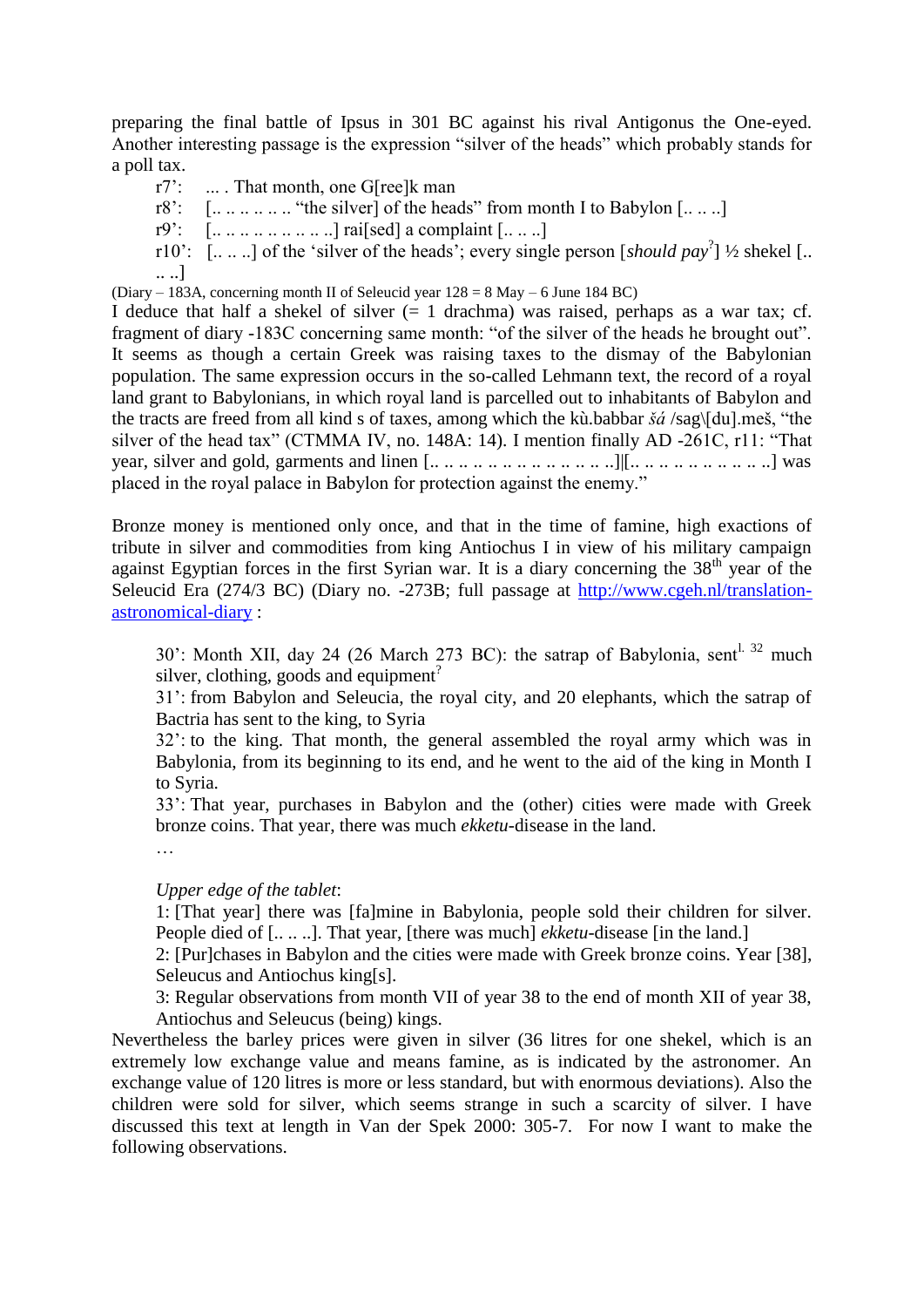- 1. Although silver is scarce (but see below 5), people do not turn to barter, but to bronze, which is a sign of a highly monetized economy.
- 2. The barley prices are given in silver, in spite of the fact that purchases (the Akkadian has KI.LAM = *mahīru*, which in this case indeed must mean 'exchange of goods; purchase') are made in bronze. It means that in normal times bread was bought with silver (tiny silver coins of 0.09 grams, the *hemitartemorion*  $= 1/8$  of an obol, which is 1/6 of a drachma existed), but now it was converted into bronze coins, which happened elsewhere too. In this period of high prices (October 274 to April 273, when a litre of barley cost 0.23 grams this could be paid with one *trihemitartemorion*, which weighs 0.27 grams.
- 3. The phrase 'people sold their children for silver' should not be taken too literally. In the first place: it is a well-known omen apodosis and is thus formulated here in the relevant formula. What actually did happen is that people could not pay their debts in silver and gave their children instead. Not without reason the verb *pašāru* (BÚR) is used here, what literally means "to make loose"; they had to hand over their children for silver.
- 4. One would expect low prices of silver in times when silver is scarce. That this is not the case here, I explained by assuming, that not only silver was scarce but grain as well. There was famine. It was a time that the General of Babylonia was raising an army for Antiochus' campaign. It must have resulted in thousands of extra mouths in and around Babylon in this period, while at the same time grain was stored in view of the campaign for the baggage train of the army.
- 5. Reinhard Pirngruber argued in his dissertation (Pirngruber 2012: 74-76 and forthcoming) that it is very doubtful if there was a scarcity of silver in this time. In times of war the government usually mints a lot of money to pay soldiers and he indeed argues for this, as the mint of Seleucia on the Tigris throughout the reign of Antiochus I was very productive (see now also the paper by Panos Iossif). In addition, bronze coins were not new. The high requisitions of money may have encouraged the Babylonians to use bronze instead of silver, that they hided. In other words bad money drove out good money. From Panos Iossif's paper (figure 5) we learn that hoarding of silver had begun already in 281, when Seleucus led his abortive campaign to conquer Macedonia, but was killed. The period around 274 also witnessed a sizable hoarding. One should, however, not ignore the express statement of the astronomer that much silver from Babylon drained off to Syria!

Summarizing the evidence from Hellenistic Babylonia one may conclude that Babylonian scholars had a keen interest in the purchasing power of silver. This clear from the diaries, where they meticulously noted down the exchange value between silver and a couple of foodstuffs and wool. In addition they produced lists of these equivalences, which demonstrate their interest in this particular topic. The fact that they used the shekel is explained by the fact that they continued a practice that was centuries old. This conservatism we also encounter in the use of ancient geographical names. It fits in with the language of age old omen collections. But it also shows an intensive concern for the role of silver in society and the consequences of the volatility of it for the welfare of the people. The interest is also apparent in the omen texts. They were well aware of the relation between currency and crisis.

### *The impact of silver on the economy*

It is widely acknowledged that the production of coinage by states in Antiquity was not motivated by economic reasoning, but by the wish to pay soldiers and labourers on public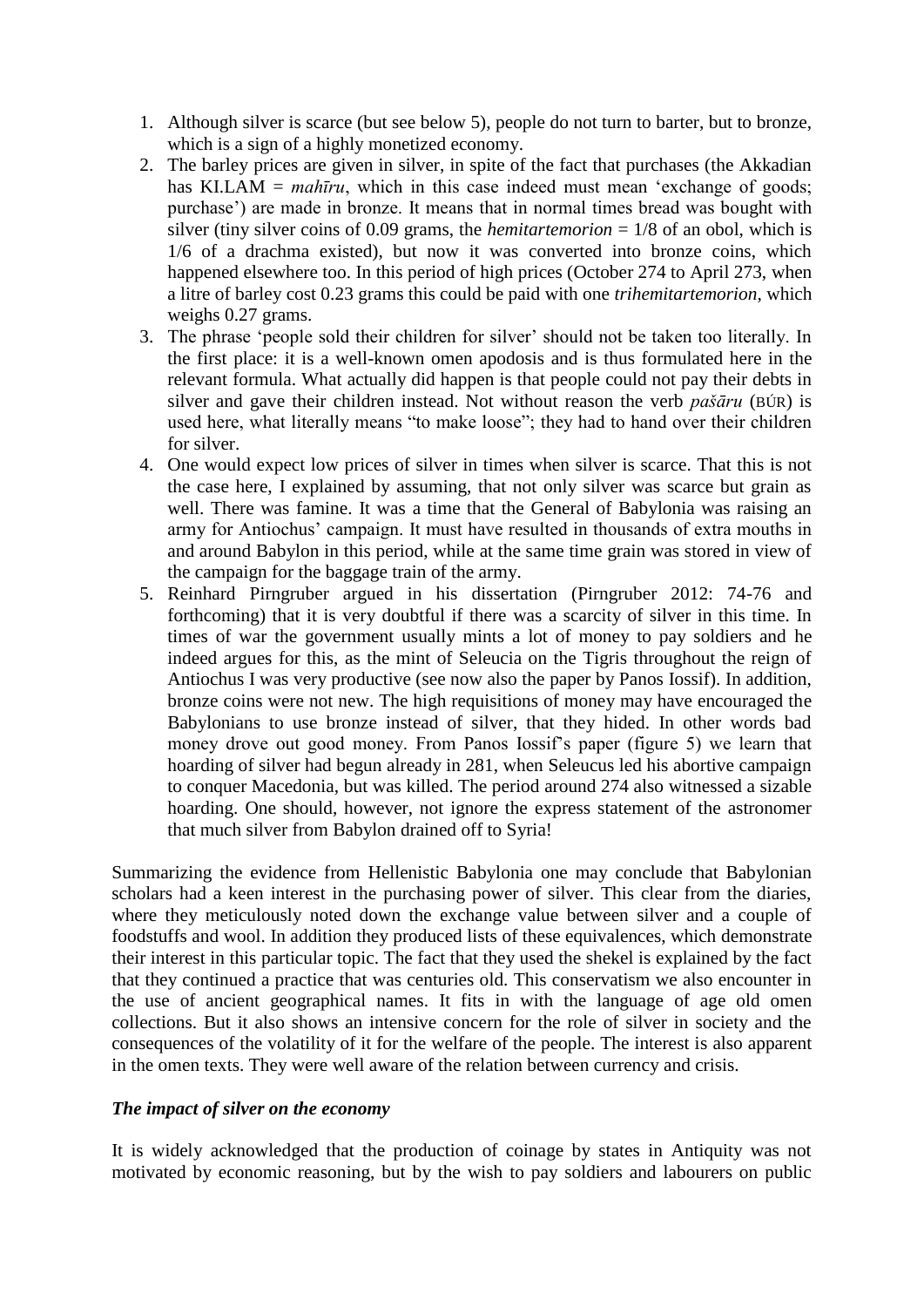works and finally to facilitate taxation. The fact that Alexander introduced coinage in a world where trade with silver bullion had been successfully conducted for millennia, was led by motives of political propaganda and the standardization of payments to soldiers, who mainly came from the west, where coinage was common. The choice for coinage was taken much earlier in the Greek world; the reason for this is discussed in the paper by John Mooring. Alexander's policy created a large unified area from Greece, where the Attic weight standard prevailed, to Afghanistan. This had an economic advantage over the different currencies of the Greek and former Persian world and diminished transaction costs. Yet it was not motivated by that, as Meadows (2014) rightly observes. After the demise of this empire, local currencies emerged again (among other regions in the Ptolemaic empire) for reasons of national pride. There is, by the way, nothing new in this. In all countries of the European Union one can find people and parties who long for the return to local currencies. The fact that the United Kingdom did not opt for the Euro was not dictated by economic motives (although they were presented of course), but was dictated by national pride. Modern man, including the modern politician, does not really fit in with the ideal-type of the *homo oeconomicus*. The difference between the currency of the Euro and the Hellenistic world is, that silver was the standard money stuff which allowed comparison by weight of different currencies and denomination. And this happened on a large scale in the Seleucid empire. But fiduciary money was not absent in Antiquity. The silver's purity must be trusted (was more or less guaranteed by the coin legends) and bronze coinage was not based on intrinsic value at all. In addition, bonds, checks and credit notes were used as means of payment throughout Mesopotamian history.

Thanks to die-studies and other expedients (discussed in the paper by Panagiottis Iossif) one might get an idea of the amount of money in circulations and the consequences of shortages and abundance of silver. I have no time to make an extensive study of this. It has been done by Reinhard Pirngruber in his dissertation and much more study, numismatic and historical, is required. Allow me to make a few remarks.

1. It is a well-known fact that Alexander brought an enormous amount of silver (5000 tonnes) in circulation. We mentioned this above. But what are the consequences? Modern politicians are cautious in bringing new money into circulation in fear of high inflation. And this fear is justified. There examples of souring inflation as in the Republic of Weimar. It is especially the case when production does not go in tandem with production. On the other hand: economic growth can be hampered by lack of money. In the introduction to this paper I gave some examples of the beneficial effects of growing silver stock in classical Athens and Rome and Babylonia in the sixth century BC. What about Alexander?

Thanks to the information of the prices in the Astronomical Diaries we can observe an enormous spike in the prices of grain from his reign to about 300 BC. It is not difficult to imagine that this has something to do with the bringing of so much silver (and gold) into circulation in this very period. The fact that armies traversed the country, which necessitated feeding thousands of unproductive soldiers, did not help either. Yet the prices recovered after 300 and a more normal price level was established. This may be ascribed to the fact that part of the silver left Babylonia in the pockets of the mercenaries who went home (Greek world) or to other campaigns. For long Babylonia did not suffer from major battles. But the availability of silver may also well have encouraged growth, not only in Babylonia, but also elsewhere. First of all I want to point at the massive foundation of new and big cities. Alexandria in Egypt is of course a prime example, but Alexander founded his Alexandrias in many places, of which Iskenderun and Kandahar are remnants in modern times. An Alexandria was also established at the Persian Gulf. The Seleucids continued this building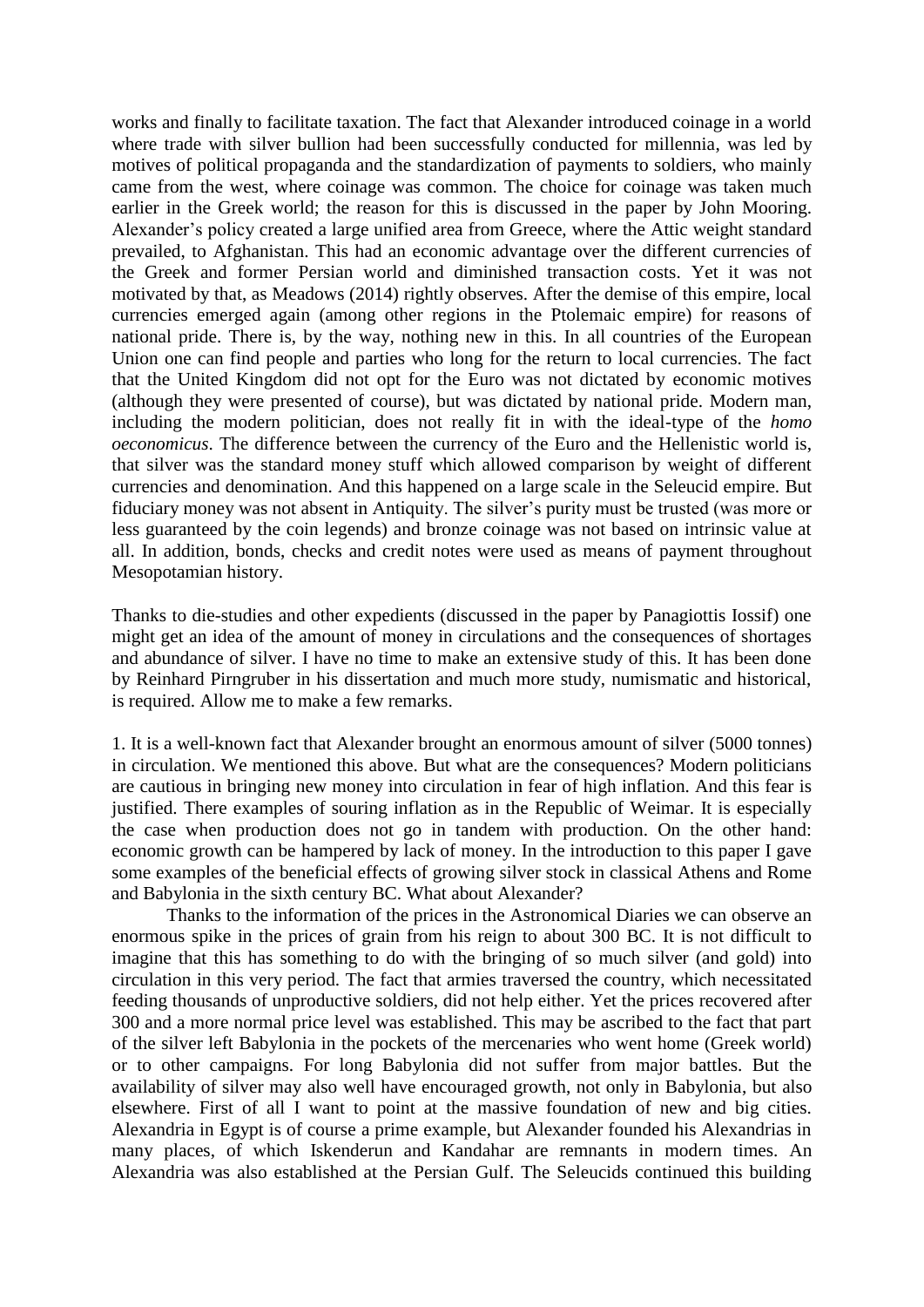activity. Seleucia on the Tigris, not far from modern Bagdad, was founded around 300 BC, and was an ambitious enterprise. It had a surface of 500 hectares, which is more than twice the size of classical Athens and larger than Babylon (400 hectares). It attracted many people from various regions (Macedonians, Greeks, Babylonians, Jews) and reportedly acquired 600,000 inhabitants in the first century AD. This may have been an exaggeration, but the agricultural hinterland was certainly able to feed these inhabitants. Archaeological surveys demonstrate a growing network of canals and settlements (all discussed in Van der Spek 2008).

2. Iossif's paper at this conference presents a startling reconstruction of the annual production of silver coins and the amount of silver in circulation. For the years 300 – 240/35 BC he arrives at a production of 180 talents per year, which is 4644 kg at a talent of 25.8 kg and a total circulation of silver at 5 times that amount, 900 talents  $= 23,220$  kg. This amount is especially based on silver larger denominations, but I assume that the smaller denominations are massively lost. In addition, daily transactions often took place with bronze coins. I have no opinion yet if this is enough to speak of 'deep monetization' in the sense of Lucassen.

3. Iossif observes another spike of coin circulation in Mesopotamia, viz. 281-271. This can be explained by the coining of money for the payment of the army that was mustered for the First Syrian War, as we discussed above. Part of the money may also have been used for the continuing building activities in Babylon. The Babylonian Chronicles (BCHP 5-9) show that Antiochus was often in Babylon and the so-called Antiochus Cylinder<sup>10</sup> from Borsippa testifies to his building activity on the temples in Borsippa and Babylon (268 BC). Actual payment may have been done with bronze coins. Under the reign of Antiochus II (261-246) and later major building projects were carried out in the city of Uruk in southern Mesopotamia. Uruk was a sizable city since the fourth millennium BC encompassing c. 300 hectares. The area had not always been entirely inhabited, but in het Hellenistic period 2/3 was built up. But the most amazing thing is that two giant temples were built. One is the socalled Resh temple for the sky god Anu, which had a *ziqqurratu* (temple tower) that was larger than the famous ziqqurrat of Babylon, built by Nebuchadnezzar, known as the Tower of Babel in Genesis 11. In 244 a cylinder was buried in the foundations of the new temple, written not by the king, but by a wealthy Urukean citizen, Anu-uballit, who says to have received the Greek name Nikarchos from king Antiochus II. Construction work on it continued until at least 200 BC, instigated by another Anu-uballit, whose second name was Kephalon. These activities are testimony of wealth and investment of Urukean citizens. And if this wasn't yet enough, another temple, even larger, was built in 201 BC for the goddess Ishtar (the Irigal temple). (Downey 1988; Krul 2014). Surveys by Robert Adams and McGuire Gibson in the 1960s and 1970s attest to an active work on canalization and irrigation (discussed in Van der Spek 2008).

4. The third huge peak Iossif observed is dated to 190 – 181. It is a period of extreme low prices, which contradicts my thoughts that much silver was retrieved for Antiochus' war against the Romans (Van der Spek 2000), which led to his defeat in Asia Minor at Magnesia in 189 and an unfavourable peace of Apamea with the Romans, which stipulated that Antiochus had to pay 15,000 talents of silver, 3000 at once and 12,000 in twelve annual instalments. I assumed a high purchasing power of silver, due to its scarcity. I have no explanation for this. Note that it is also a period of extreme hoarding of silver (see below).

**<sup>.</sup>**  $10$  See M. Stol and R.j. van der Spek on the Livius website:

[http://www.livius.org/cg-cm/chronicles/antiochus\\_cylinder/antiochus\\_cylinder1.html](http://www.livius.org/cg-cm/chronicles/antiochus_cylinder/antiochus_cylinder1.html)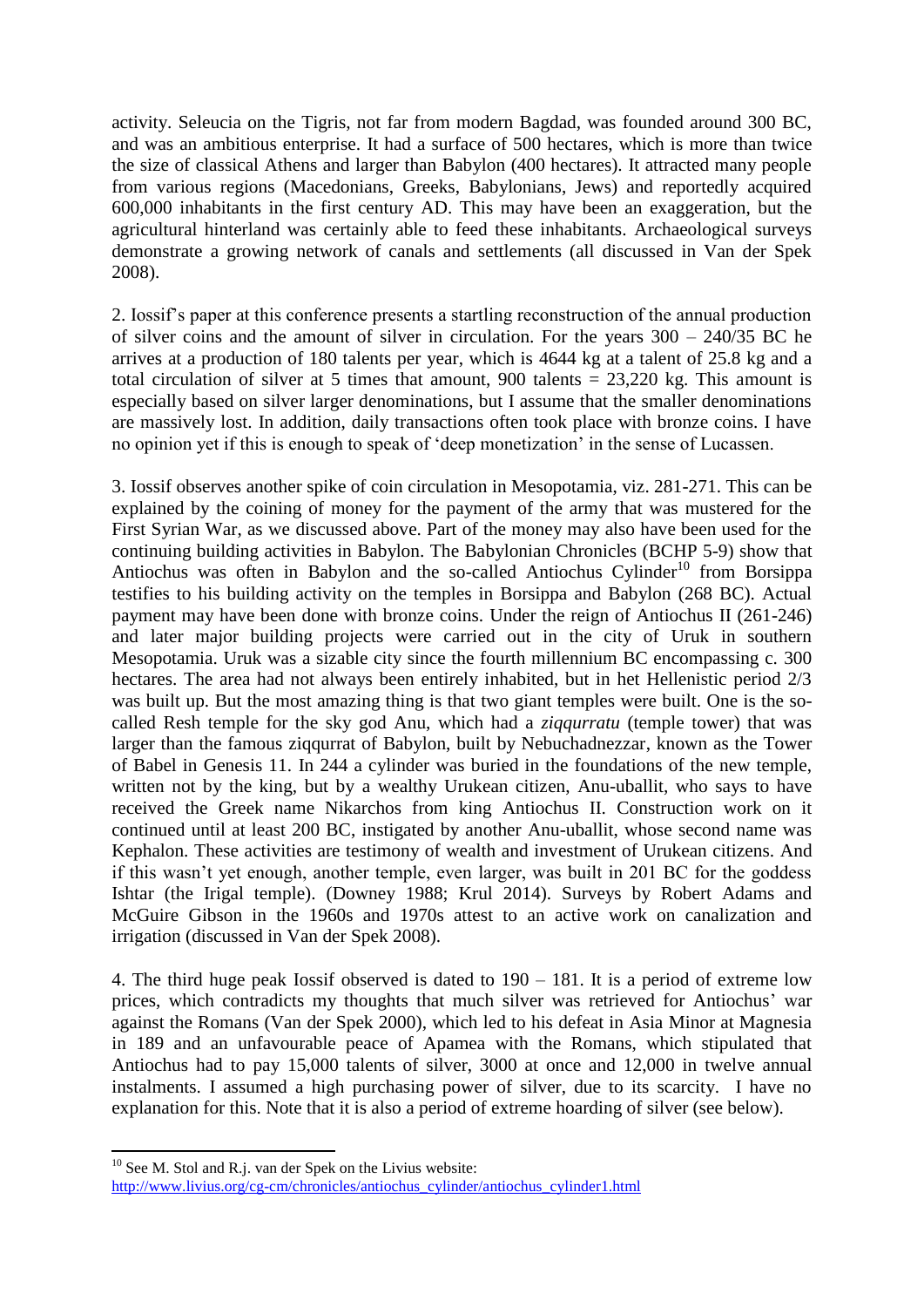5. An extreme high circulation Iossif observes in the decade 140-139. It is the first decade that the Parthians control Mesopotamia, but also the period of intensive warfare, especially as regards the abortive attempt of Demetrius II to reconquer Babylonia in 138 BC. We discussed the presence of coins of Demetrius in Babylonia next to Parthian coins above. Prices rise considerably, but the peak is there especially in the next decade. It is remarkable that the spike in coin circulation is occurring a decade earlier (150-140) in Asia Minor. As if Demetrius carried much silver from the west to the east because of his campaign.

#### *Hoarding*

**.** 

Gresham's law prescribes that good money (silver) drives out bad money (bronze). We see this procedure perhaps at work in the year 274-3 in Babylon (discussed above). Removal of silver from the market takes place in times of war, when people hide their most valuable possessions. In that light Iossif's figure 5 is really telling. He sees peaks in hoarding in the years 281, 249-235, 225/4, 209, 190, 175 and 138. There can be hardly doubt that this has something to do with insecure political situations. 281 is the year of death of Seleucus I after his massive campaign to reconquer Asia Minor and to cross over to Macedonia, where he was murdered by his own protégé Ptolemy Keraunos. The years 249-235 are also particularly alarming. In 253 BC peace was concluded after the Second Syrian war (260-253), which was sealed with a political marriage in which the Seleucid king Antiochus II married the Ptolemaic princess Berenice, much to the dismay of course of Antiochus' first wife Laodice and her two sons Seleucus and Antiochus Hierax. To make things worse: Berenice bore a son, a potential successor to the throne. Everybody could expect that this would go wrong and it went wrong. Antiochus II died (perhaps murdered by Laodice) in Ephesus in 246 and Seleucus succeeded to the throne and was immediately accepted as such in Babylon. Ptolemy III, who had ascended the Egyptian throne in January 246 BC, attacked immediately in order to rescue his sister Berenice, which led to the Third Syrian War (246 – 241), conquered Antioch in Syria and even advanced as far as Babylon. A recently published Babylonian Chronicle sheds light on this invasion and street fighting in Babylon.<sup>11</sup> Ptolemy had to return in 245, but the situation remained troubled. Antiochus Hierax revolted against his brother, and this led to the "War of the Brothers". The Babylonian astronomical diaries give testimony of an unruly period with fighting in the city until c. 235 BC. Seleucus II's measure of 238 BC to grant perpetual ownership to Babylonians of land once granted by Laodice and allow freedom of taxation (CT MMA 148, the so-called Lehmann Text), may have helped to bring back peace at least in Babylon. Another disturbing fact was the rise of Parthia (Iran). The Parthians declared themselves independent from the Seleucid overlordship, probably in 247 BC.

The spike in 225/4 may have to do with the death of this King Seleucus II. The spike of 209 and ensuing years can be related to the massive campaign organized by Antiochus III to reconquer the East  $(212 – 205)$ . He returned in Babylon in 205 and participated in the New Year Festival there. The year 190 can easily be related to again a massive military campaign, this time in western direction. He invaded in Greece, but was defeated in 191 at Thermopylae in Greece by the Romans, was once again defeated at Magnesia on the Meander in Asia Minor in 190, after which he had to renounce Asia Minor west of the Taurus mountains to Pergamum and Rhodes. At the Peace of Apamea, 188 BC, he was obliged to pay heavy indemnities to the Romans and had to surrender his son Antiochus as a hostage. In 187 he

<sup>&</sup>lt;sup>11</sup> BCHP 11 at the Livius website: [http://www.livius.org/cg-cm/chronicles/bchp](http://www.livius.org/cg-cm/chronicles/bchp-ptolemy_iii/bchp_ptolemy_iii_01.html)[ptolemy\\_iii/bchp\\_ptolemy\\_iii\\_01.html](http://www.livius.org/cg-cm/chronicles/bchp-ptolemy_iii/bchp_ptolemy_iii_01.html)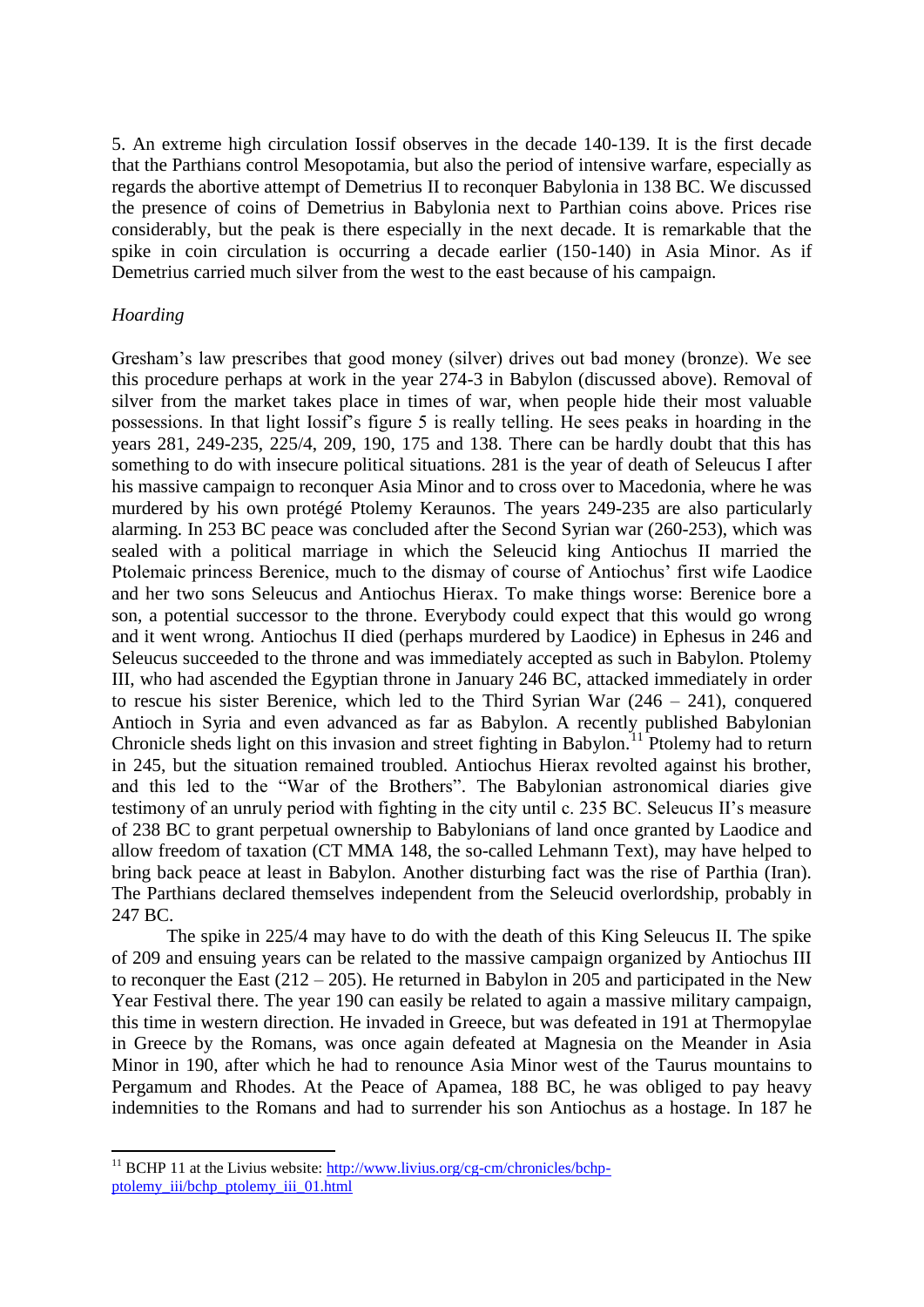was again in Babylon for a start of a new eastern campaign, but he died in SE Iran in the same year. He was succeeded by his son Seleucus IV. The murder of this king in 175 by his vizier Heliodorus may explain the spike of that year. The huge peak of 143/2 BC can easily be explained by the advance of the Parthian armies under the leadership of their king Mithridates I. Fear was justified, as this king invaded Mesopotamia and conquered Babylon in spring 140 BC. The spike of 138 can be related to the above discussed invasion by king Demetrius II in order to reconquer Babylonia, in which he was successful at first, but was taken prisoner in that same year. As we have seen above, the reign of Demetrius is also characterized by excessive coin production.

This brief survey shows the close relation between political unrest and wars. Silver money circulated widely, but had intrinsic value and was as such liable to disappearance from the market. Fear of heavy taxation and looting armies will have had its effects.

#### *Concluding remarks*

This conference deals with the question **to what degree monetary systems prevented economic crises, from ancient Mesopotamian times until the present**. We have seen that in Mesopotamia and the Levant the role of silver is basic for the functioning of the economy from the third millennium BC through the Hellenistic period. Silver and to a lesser extent gold were the basic anchors of the economy. They provided confidence, trust, in negotiating transactions, in establishing values of goods and in storing of wealth. Silver and gold are important items in literature, admonitions, propaganda texts and scholarly work, such as the astronomical diaries and price lists. Purity is an ongoing concern. Availability of silver is on continuous target for kings and governments. Purchasing power of silver is something that fascinated all kinds of people.

Silver is sought and found in regions far away and mined in difficult circumstances (see Job 28). Very often we do not know where the silver comes from. We know that silver was not found in Mesopotamia; nevertheless even there silver was the main currency. It was obtained mainly by conquest, plunder, taxation and international trade. Babylonian textiles were an important export product throughout ancient history. The relative importance of these factors is hard to establish.

Availability of silver is the motor of the economy. Dearth of silver coincides with periods of economic and political weakness. We see this in the Late Bronze Age in Babylonia under the Kassites, when silver was scarce and gold became more important (see Kleber forthcoming). This is usually a sign of weakness, as it was in the Later Roman Empire when silver decreased in value and trust and gold became the leading metal.

Silver as currency can hardly work well without institutions. Kings and temples establish fixed weights and guard purity. Kings procure the import. Kings stimulate (unintentionally) the economy by investing in city building, canalization, military campaigns. The campaigns are to a large extent destructive of course, but successful warfare is the basis of the wealth of many ancient states, such as Assyria and the Persian empire. Evidently not for everyone: what is good for the core, is not good for the periphery; Babylonia suffered from the fact that it changed from core to province. Babylonia was again core of the Seleucid empire, but gradually lost its pre-eminence to the west, to Syria. The author of the book Ecclesiastes (Judaea, Hellenistic period) saw it correctly: silver meets every need.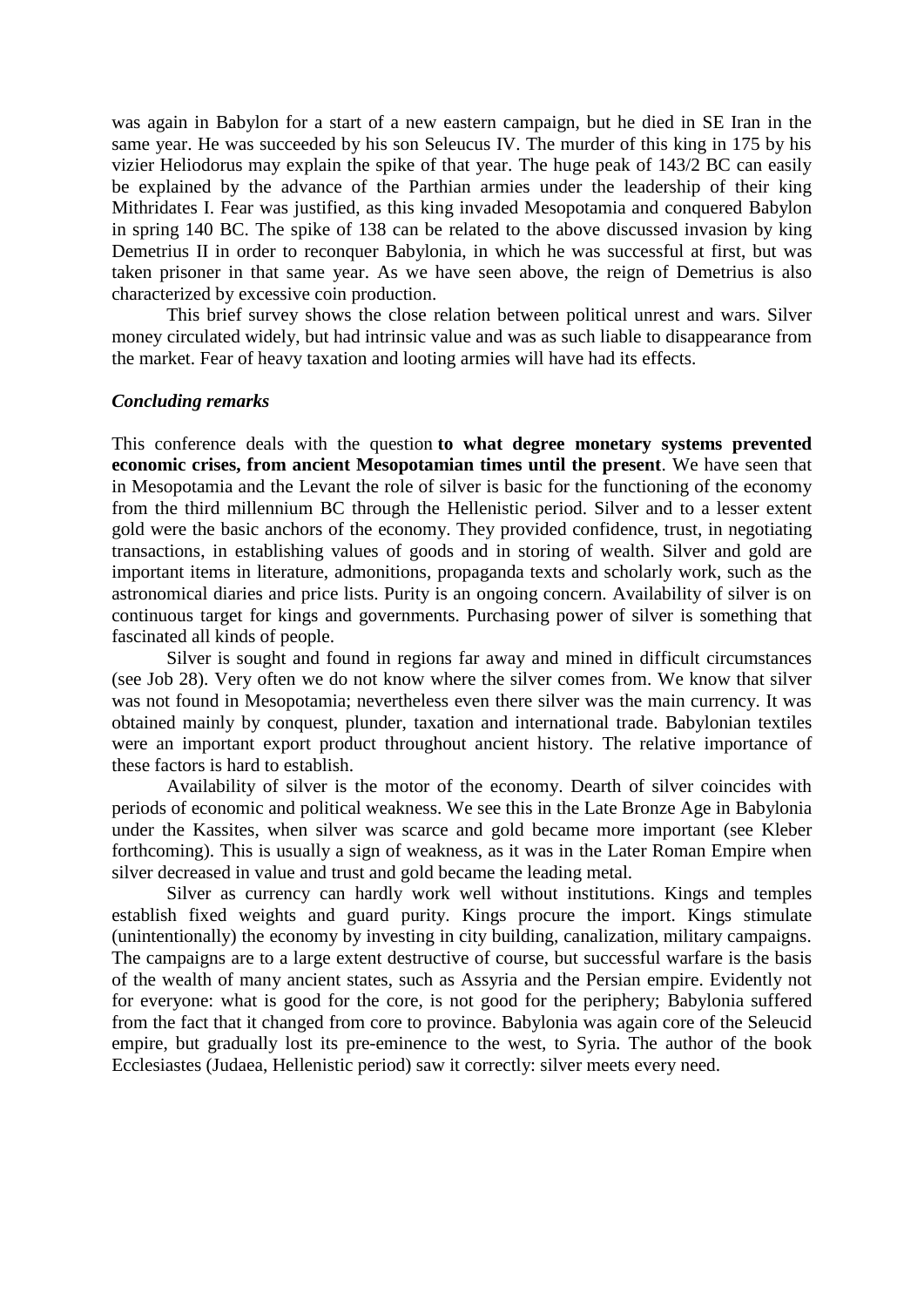# **Appendix**

# *The silver weight systems of Mesopotamia, the Levant and Greece.*

The weight systems of Mesopotamia, the Levant and Greece are quite similar and originate from Mesopotamia.

| Mesopotamia (source: livius.org) |  |  |
|----------------------------------|--|--|
|----------------------------------|--|--|

| talent<br>$ GUN; \text{biltu} $ | $= 60$ mina                   | $=$ 3600 shekel                   | $= 30.00 \text{ kg}$ |
|---------------------------------|-------------------------------|-----------------------------------|----------------------|
|                                 | mina<br>$(MA.NA; man\hat{u})$ | $= 60$ shekel                     | $=$ 500 gr           |
|                                 |                               | shekel<br>$ GIN; \xi iqlu\rangle$ | $= 8.333$ gr         |

Four weights found in Persepolis indicate that the mina was 499.80 gr. Subdivisions of the shekel:

- 1 shekel = 2 divisions  $(z\hat{u}zu)$  or half shekels
	- $\circ$  1 division = 4.17 gr = ca. 1 Greek drachm
- 1 shekel is 8 slices (*bitqu*)
	- $\circ$  1 slice = 1.04 gr
- $\bullet$  1 shekel = 12 grains (*mahat*)
	- $\circ$  1 grain = 0.69 gr (Parthian, Late Achaemenid?)
- $\bullet$  1 shekel = 24 carat (*girû*)
	- $\circ$  1 carat = 0.35 gr
- $\bullet$  1 shekel = 40 chickpeas? (*hallūru*)
	- $\circ$  1 chickpea = 0.208 gr
- $\bullet$  1 shekel = 180 barleycorn ( $\text{SE}, uttetu$ )
	- $\circ$  1 barleycorn = 0.0463 gr

1

The purity purity of silver: Silver in the Neo-Babylonian and Achaemenid period contained 1/8 alloy, i.e. silver had 87.5 % purity. Sometimes silver is characterized as *qalû*, "pure". The tetradrachms of the Hellenistic period had purity well above 90%. Cf. Vargyas (2001) 13-17; Mørkholm (1991) 5; Jursa 2010: 474-90. N.B.: *halluru* =  $1/24$  of a shekel, not  $1/10$  as is indicated by the dictionaries AHw and CAD; for the correction: see Powell 1987-90: 511-2.

# **Weights in the Hebrew Bible (based on Levantine custom)**

|          |                       | talent mina shekel beka gerah |    |  |
|----------|-----------------------|-------------------------------|----|--|
| talent 1 |                       |                               |    |  |
| mina 60  |                       |                               |    |  |
|          | shekel 3,000 50       |                               |    |  |
|          | beka 6,000 100        | $\mathcal{L}$                 |    |  |
|          | gerah 60,000 1,000 20 |                               | 10 |  |

Note that the ratio of the Mesopotamian to the Levantine shekel is 60:50 to the mina, like the ratios 3600:3000 shekel to the talent and 24:20 girû/gerah to the shekel.<sup>12</sup>

<sup>12</sup> But note Tal's observation: "According to the Bible one *sheqel* denomination equals twenty *gera* (Exodus 30:13; Leviticus 27:25; Numbers 3:47; 18:16; Ezekiel 45:12). The archaeological evidence favors one *sheqel*  equaling 24 *gera* (Kletter 1998:80–83, 140, Fig. 11). The two ratios for the *sheqel* / *gera* relationship—biblical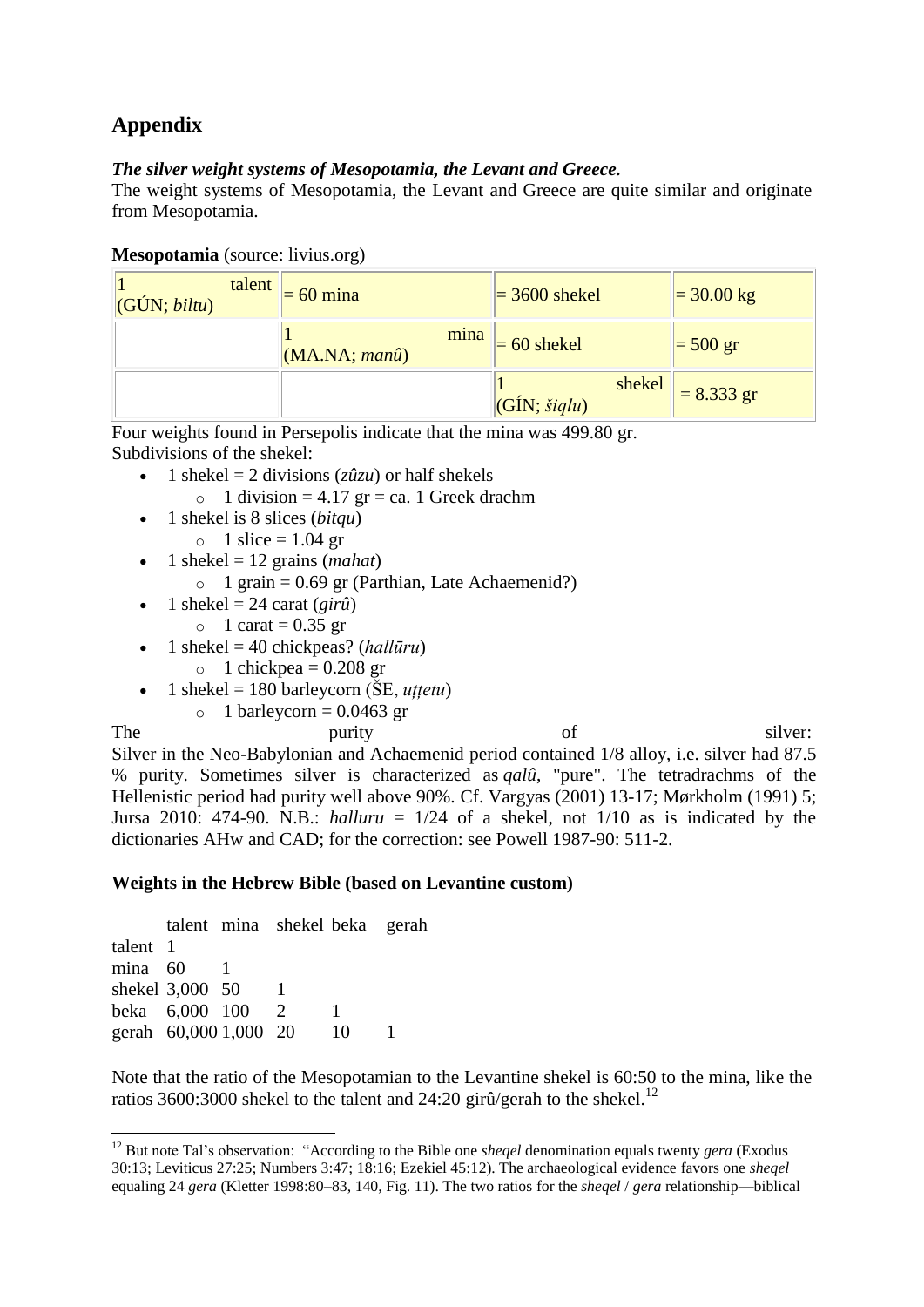N.B.: Ezekiel 45: 12, an admonition to use honest weight standards, is enigmatic and seems to imply a Babylonian subdivision of the mina: "**<sup>12</sup>** The shekel shall be twenty gerahs. Twenty shekels, twenty-five shekels, and fifteen shekels shall make a mina for you." This amounts to 60 shekel for a mina, but note that the Greek translation of the Hebrew Bible, the Septuaginta, reads: "five shekels shall be five shekels, and ten shekels shall be ten shekels, and your mina shall be fifty shekels". This interpretation can best be understood by the habit of the Septuaginta to translate Hebrew measures into Greek ones:

*Kikkar* (*kkr*) = *talanton Maneh* (*mnh*) = *mnâ Shekel* (*šql*) = *didrachmon* (sometimes *siglos*) *Beqa<sup>c</sup>* (*bq<sup>c</sup>* ) = *drachmē Gerah* (*grh*) = *obolos*

The problem with this is that this roughly fits the Babylonian weights, but not the Hebrew weight system. The Hebrew shekel was about 11.5 grams, the Babylonian shekel 8.33 grams, while the weight of the didrachm was 8.62 gr according to the Attic weight system prevailing in the Seleucid empire, but only 7.14 gr. in the Ptolemaic standard. I see two explanations for this. Either the translators did not care much about weight and wanted to translate Hebrew words to a terminology that was understandable for the target group (and indeed the system of subdivision of the Greek and Hebrew weights is similar indeed), or they took over an equation between the shekel  $=$  two drachmas, that seems to have got a general acceptance in the Near East. We see this in Babylonia, but also in Elephantine (Upper-Egypt, close to Assuan). Two Elephantine papyri from the end of the fifth century BC equate one stater (= tetradrachm) with two shekels (Tal 2007: 22, n. 11; Powell 1987-90: 511). One text adds that the stater is "Greek silver" (*ksp ywn*). Tal ascribes this equation to Babylonian influence (Tal 2007: 24). The influence may effectively Persian-Babylonian, as 10 Babylonian shekels equate 1 Persian *karša* (83.3 gr.) and are equal to 5 Greek staters according to one of the papyri. 6 *karša* = 1 Babylonian mina. Other evidence, assembled by Powell 1987-90: 513: 1/24 shekel is assumed by Isidorus of Sevilla (AD 600-36), *Etymologiae* XVI 25.10: *ceratum oboli pars media est*, "the gerah is a half obol". Pollux (time of emperor Commodus), *Onomasticon*, IX 62, refers to the  $5<sup>th</sup>$  century comic poet Crates, where  $1/12$  daric=shekel of gold is equated with 8 obols of silver, a way of telling that the gold : silver ratio was 1:8.

| talent<br>$(to$ talanton) | $= 60$ minae             | $= 6000$ drachms                         | $= 36,000$ obols   | $= 25.86$ kg |
|---------------------------|--------------------------|------------------------------------------|--------------------|--------------|
|                           | mina<br>$(h\bar{e}$ mnâ) | $= 100$ drachms                          | $= 600$ obols      | $= 431$ gr   |
|                           |                          | drachm<br>$(h\bar{e}$ drachm $\bar{e}$ ) | $= 6$ obols        | $= 4.31$ gr  |
|                           |                          |                                          | 1 obol (ho obolos) | $= 0.72$ gr  |

|  |  |  |  | Greek (Attic) Coins (source: www.livius.org) |  |
|--|--|--|--|----------------------------------------------|--|
|--|--|--|--|----------------------------------------------|--|

Alternative values:

 $\circ$  1 talent = 21.45 kg

 $\circ$  1 mina = 357.5 gr

 $\circ$  1 drachm = 3.58 gr

**.** 1:20 and archaeological 1:24—suggests there were two different denominations, a *sheqel haqodesh* and an (unqualified) *sheqel*, the latter used in daily transactions." Tal 2007: 19, n. 5.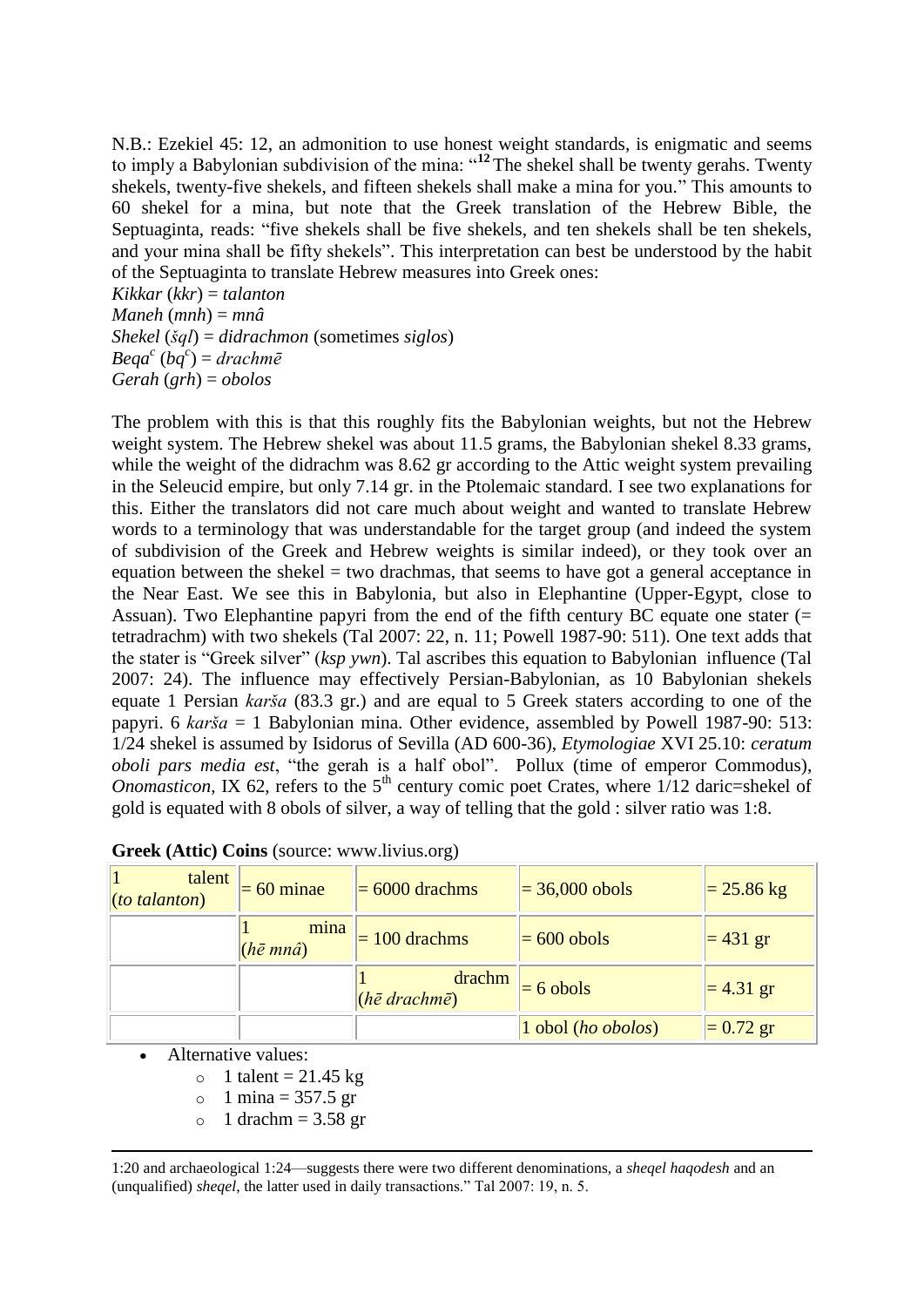$\circ$  1 obol = 0.60 gr

- $\bullet$  1 stater (*ho statēr*) or tetradrachm = 4 drachms = 17.24 gr
- $\bullet$  1 didrachm = 2 drachms = 12 obols = 8.62 gr
- $\bullet$  1 obol = 8 chalkoi
- 1 *deben* silver (Ptolemaic demotic) = 20 drachms

## **Persian coinage**

Persian coinage is relatively recent. King Darius I (522-486) introduced a golden *dareikos* weighing one Babylonian shekel (8.33 gr.). The *dareikos* was subdivided into 20 silver *sigloi* (Greek word apparently derived from shekel) weighing 5.4, later 5.6 gr. (cf. Tuplin 2014), thus far from any other shekel in the Near East. To distinguish it from the regular shekel, it was termed *siglos Mēdikos* by the Greeks*.* It probably represented the half Croesus stater, which weighed 10.75-10.90 gr. It is also roughly equates 2/3 of a Babylonian shekel ( $= 5.55$ ) gr.). At a siglos of 5.6 gr. the ratio gold – silver is 1:13.45, the rate at a siglos of 5.4 gr is 1:12.96. The last figure comes closest to Herodotus (III 95), but he gives an order of magnitude I would say. Note also that the weight of the shekel is not exactly 8.33, but it cannot be far off the mark. Cf. Le Rider 2001: 154-64 for a discussion of the weights and the gold-silver relation.

# **Abbreviations:**

**ADART (or: Diary) =** Sachs, A.J., Hunger, H. (1988, 1989, 1996) *Astronomical Diaries and Related Texts from Babylonia.* Vol. I. *Diaries from 652 B.C. to 262 B.C.,* Vol. II *Diaries from 261 B.C. to 165 B.C.,* Vol. III, *Diaries from 164 B.C. to 61 B.C.* (Vienna).

**CAD =** The Assyrian Dictionary of the Oriental Institute of the University of Chicago.

**CTMMA IV:** *The Ebabbar temple archive and other texts from the fourth to the first millennium B.C.* Cuneiform Texts in the Metropolitan Museum of Art, Vol. IV. Edited by Ira Spar and Michael Jursa. New York: The Metropolitan Museum of Art; Winona Lake, Indiana: Eisenbrauns, inc. 2014).

# **Bibliography**

**Bernholz, P. & Vaubel, R.** eds., 2014, *Explaining Monetary and Financial Innovetaion. A Historical Analysis.* Cham, Switzerland: Springer.

**Cole, S.W.** 1996, *The Early Neo-Babylonian Governor's Archive from Nippur*. The University of Chicago Oriental Institute Publications 114. Chicago Ill.: The Oriental Institute of the University of Chicago.

**Dercksen, J.G.** forthcoming, '*Kaspam lašqul*. "Let me weigh out the silver". Mesopotamian and Anatolian Weights during the Old Assyrian Period.' In: Kleber & Pirngruber, forthcoming: 13-25.

**Doty, L.T.** 1977, *Cuneiform Archives from Hellenistic Uruk.* PhD dissertation, Yale University (Michigan).

**Downey, Susan** 1988, *Mesopotamian Religious Architecture: Alexander through the Parthians* (Princeton N.J.).

**Ebeling, E.** 1953, *Glossar zu den neubabylonsichen Briefen*. München: Verlag der Bayerischen Akademie der Wissenschaften.

**Finkbeiner, U.** 1987, "Uruk-Warka. The late periods" *Mesopotamia* 22: 233-50.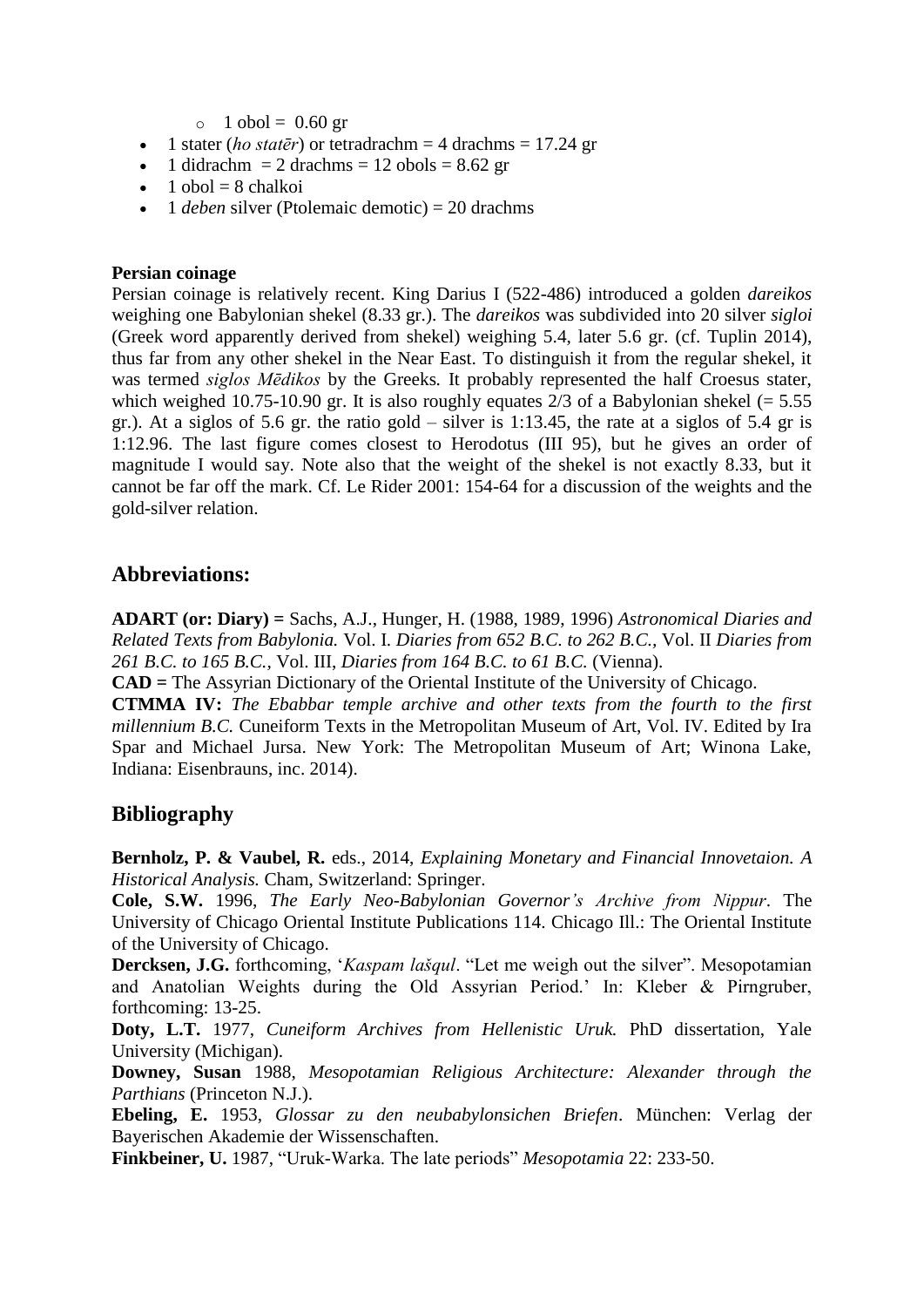--- 1991, *Uruk. Kampagne 35-37, 1982-1984. Die archäologische Oberflächenuntersuchung (survey).* AUWE 4 *Text* + 4 *Tafeln, Beilagen* (Mainz an Rhein).

**Fuchs, A.** 1994, *Die Inschriften Sargons II. aus Khorsabad.* Göttingen: Cuvillier.

Jursa, M. 2002 , Florilegium babyloniacum: Neue Texte aus hellenistischer und spätachämenidischer Zeit' in: Cornelia Wunsch ed., *Mining the Archives. Festschrift for Christopher Walker on the Occasion of His 60th Birthday.* (Dresden) 107-130.

**---** 2010, *Aspects of the Economic History of Babylonia in the First Millennium BC: Economic Geography, Economic Mentalities, Agriculture, the Use of Money and the Problem of Economic Growth*, Münster: Ugarit Verlag.

**Kleber, K.** forthcoming, 'The Kassite gold and the Post-Kassite silver standards revisited' in: Kleber & Pirngruber eds., forthcoming.

**Kleber, K. & R. Pirngruber** eds., forthcoming, *Studies in Silver, Money and Credit. A Tribute to Robartus J. van der Spek on Occasion of his 65th Birthday on 18th September 2014*. PIHANS no. ///. Leiden: Nederlands Instituut voor the Nabije Oosten.

**Krul, Julia** 2014, *"The Beautiful Image Has Come Out." The Nocturnal Fire Ceremony and the Revival of the Anu Cult at Late Babylonian Uruk.* Unpublished PhD-thesis: Westfälische Wilhelms-Universität, Münster.

**Krispijn, Th.J.H.** forthcoming, 'Early Silver: Thoughts about the sign  $KU_3$  in the Earliest documents from Uruk' in: K. Kleber & R. Pirngruber eds., *Studies in Silver, Money and Credit. A Tribute to Robartus J. van der Spek on Occasion of his 65th Birthday on 18th September 2014*. PIHANS no. ///. Leiden: Nederlands Instituut voor the Nabije Oosten.

**Le Rider, G.** 2001, *La Naissance de la monnaie. Pratiques monétaires de l'Orient ancien*. Paris: Presses Universitaires de France.

**Le Rider, G**., and **De Callataÿ, F.** 2006**,** *Les Séleucides et les Ptolémées. L'héritage monétaire et financier d'Alexandre le Grand.* Paris: Éditions du Rocher.

**Livingstone, A.** 1989, *Court Poetry and Literary Miscellanea*. State Archives of Assyria III. Helsinki: Helsinki University Press.

**Mayer, W.R.** 1988, 'Ergänzendes zur Unterteilung des Sekels in spätzeitlichen Babylon,' *Orientalia* 57: 70-75.

**Meadows, A.** 2014, The spread of coins in the Hellenistic World,' in: Bernholz & Vaubel eds. 2014: 169-194,

**Müller, G.** 1997, 'Gedanken zur neuassyrischen Geldwirtschaft', in H. Waetzoldt and H. Hauptmann (eds) *Assyrien im Wandel der Zeiten*, Heidelberg: Heidelberger Orientverlag: 115–21

**Parpola, S.** 1987, *The Correspondence of Sargon II,* Part I, *Letters from Assyrian and the West.* State Archives of Assyria I. Helsinki: Helsinki University Press.

**Pirngruber, R.** 2012, *The Impact of Empire on Market Prices in Babylon in the Late Achaemenid and Seleucid Periods, ca. 400 – 140 BC.* Unpublished PhD-thesis, VU University Amsterdam.

**Postgate, J.N.** (1979) 'The Economic Structure of the Assyrian Empire', in M.T. Larsen (ed.) *Power and Propaganda. A Symposium on Ancient Empires*, Copenhagen: Akademisk Forlag: 193–221.

**Powell, M.A.** 1989-1990, Masse und Gewichte' [Measures and Weights; article in English], in: *Reallexikon der Assyriologie* VII, p. 457-517

**---** 1996, "Money in Mesopotamia" *JESHO* 39: 224-242.

**Radner, K**. (1999) 'Money in the Neo-Assyrian Empire', in J.G. Dercksen (ed.) *Trade and Finance in Ancient Mesopotamia*, Istanbul and Leiden: Nederlands Archaeologisch-Historisch Instituut te Istanbul: 127–57.